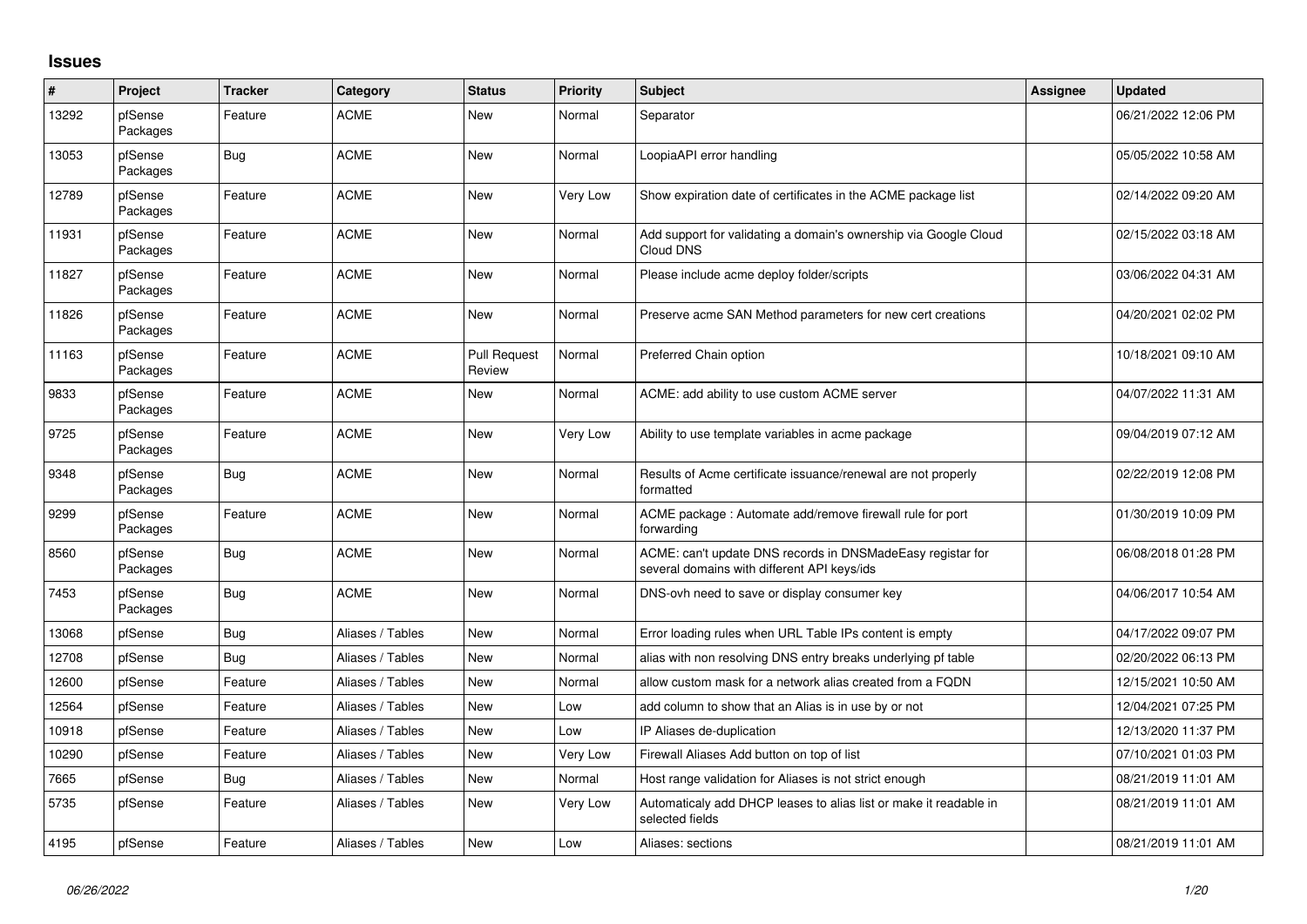| $\vert$ # | Project             | <b>Tracker</b> | Category         | <b>Status</b> | <b>Priority</b> | <b>Subject</b>                                                                                                | Assignee | <b>Updated</b>      |
|-----------|---------------------|----------------|------------------|---------------|-----------------|---------------------------------------------------------------------------------------------------------------|----------|---------------------|
| 3387      | pfSense             | Feature        | Aliases / Tables | New           | Normal          | process alias urltable Frequency                                                                              |          | 08/21/2019 11:01 AM |
| 11898     | pfSense<br>Packages | Bug            | apcupsd          | New           | Normal          | PHP error from apcupsd dashboard widget                                                                       |          | 05/07/2021 09:12 AM |
| 11375     | pfSense<br>Packages | <b>Bug</b>     | apcupsd          | New           | Normal          | UPS Type <blank> for USB APC</blank>                                                                          |          | 02/26/2021 11:10 AM |
| 10845     | pfSense<br>Packages | <b>Bug</b>     | apcupsd          | <b>New</b>    | Normal          | apcupsd doesn't stop when not enabled                                                                         |          | 08/24/2020 10:16 AM |
| 12812     | pfSense<br>Packages | Feature        | arpwatch         | New           | Normal          | Would it be helpful if the FreeBSD net-mgmt/arpwatch port had an<br>option to use mail/dma for mail delivery? |          | 02/16/2022 06:09 PM |
| 8454      | pfSense<br>Packages | Bug            | arpwatch         | New           | Very Low        | Arpwatch package break email notifications from other sources                                                 |          | 06/23/2022 07:49 PM |
| 13260     | pfSense             | Feature        | Authentication   | <b>New</b>    | Normal          | Add support for OpenVPN static-challenge                                                                      |          | 06/09/2022 02:04 PM |
| 12726     | pfSense             | <b>Bug</b>     | Authentication   | New           | Normal          | LDAP select container button auto populate                                                                    |          | 01/25/2022 01:48 PM |
| 12519     | pfSense             | Bug            | Authentication   | <b>New</b>    | Normal          | Fail authentication using special character in password via the LDAP<br>connector                             |          | 11/12/2021 07:39 AM |
| 12458     | pfSense             | Feature        | Authentication   | <b>New</b>    | Normal          | Use "unixHomeDirectory" instead of "homeDirectory" when LDAP<br>authentication server is Active Directory     |          | 10/15/2021 08:18 AM |
| 12283     | pfSense             | Bug            | Authentication   | New           | Normal          | LDAP/RADIUS authentication servers configuration does not allow<br>source IP address to be specified          |          | 08/20/2021 01:15 AM |
| 12095     | pfSense             | <b>Bug</b>     | Authentication   | <b>New</b>    | Normal          | Memory leak in pcscd                                                                                          |          | 06/01/2022 01:01 PM |
| 12091     | pfSense             | Feature        | Authentication   | New           | Normal          | RFE: Add support for sssd authentication                                                                      |          | 12/10/2021 04:55 PM |
| 10843     | pfSense             | Feature        | Authentication   | New           | Normal          | Allow user manager settings to specify multiple authentication<br>servers                                     |          | 01/13/2022 07:22 AM |
| 10765     | pfSense             | <b>Bug</b>     | Authentication   | <b>New</b>    | Normal          | Ampersands in Idap_extended_query are escaped twice                                                           |          | 09/02/2020 07:55 AM |
| 10352     | pfSense             | Bug            | Authentication   | New           | Very Low        | RADIUS authentication fails with MSCHAPv1 or MSCHAPv2 when<br>passwords contain international characters      |          | 06/20/2022 04:04 PM |
| 9937      | pfSense             | Feature        | Authentication   | <b>New</b>    | Normal          | OpenVPN Login User Privilege                                                                                  |          | 11/29/2019 08:46 AM |
| 9288      | pfSense             | Feature        | Authentication   | New           | Normal          | SSHGuard add pfSense signature in standard                                                                    |          | 08/14/2019 01:19 PM |
| 9222      | pfSense             | Feature        | Authentication   | New           | Normal          | Add sshguard log when release an IP                                                                           |          | 08/14/2019 01:00 PM |
| 9165      | pfSense             | Feature        | Authentication   | New           | Normal          | only IPs can be added to sshguard whitelist                                                                   |          | 04/21/2022 12:39 PM |
| 8775      | pfSense             | Feature        | Authentication   | New           | Very Low        | Use SRV record for LDAP Authentication                                                                        |          | 05/06/2020 07:49 AM |
| 8694      | pfSense             | Feature        | Authentication   | New           | Very Low        | Client CA Auth for PFSense WebGui                                                                             |          | 08/21/2019 09:25 AM |
| 8087      | pfSense             | Bug            | Authentication   | New           | Normal          | Provide Calling-Station-ID to RADIUS backed VPN connections                                                   |          | 06/06/2020 05:36 AM |
| 5825      | pfSense             | Feature        | Authentication   | New           | Normal          | Allow EAP-RADIUS for authentication servers                                                                   |          | 08/21/2019 10:32 AM |
| 5652      | pfSense             | <b>Bug</b>     | Authentication   | New           | Normal          | Radius IETF Class Group Assignment - Incorrect Standard                                                       |          | 08/13/2019 01:39 PM |
| 4242      | pfSense             | Feature        | Authentication   | New           | Normal          | Two Factor or OTP Authentication for Admin Interface                                                          |          | 01/04/2022 12:07 PM |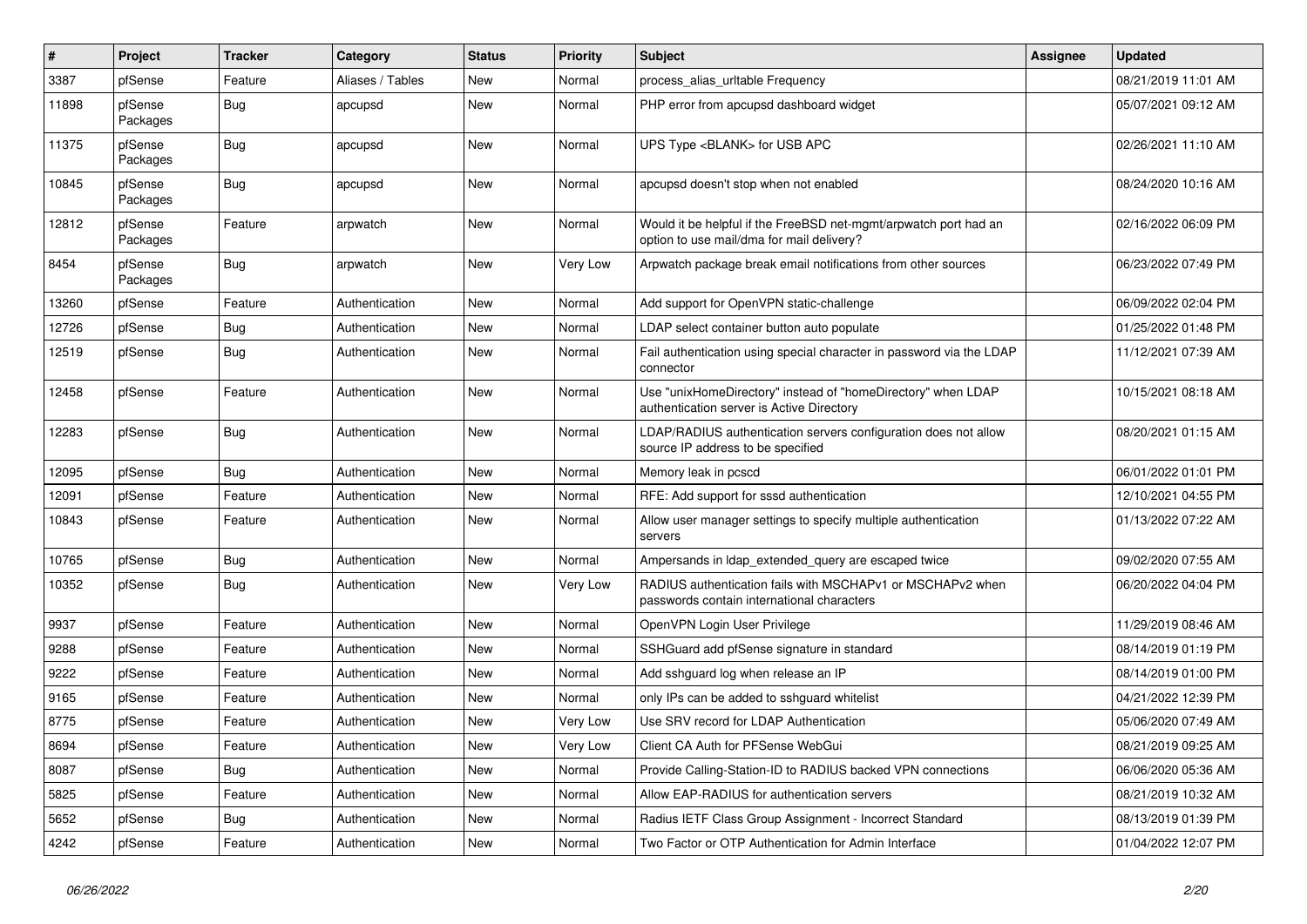| #     | Project             | Tracker    | Category         | <b>Status</b> | <b>Priority</b> | Subject                                                                                                                             | <b>Assignee</b> | Updated             |
|-------|---------------------|------------|------------------|---------------|-----------------|-------------------------------------------------------------------------------------------------------------------------------------|-----------------|---------------------|
| 4098  | pfSense             | Feature    | Authentication   | New           | Normal          | Add option to force a password change on login                                                                                      |                 | 08/21/2019 10:31 AM |
| 12546 | pfSense Plus        | Feature    | Authentication   | New           | Normal          | Add 2FA Support to pfSense Plus Local Database Authentication                                                                       |                 | 06/25/2022 05:30 PM |
| 11920 | pfSense Plus        | Feature    | Authentication   | New           | Normal          | SAML Authentication for pfSense (VPN and webConfigurator)                                                                           |                 | 05/14/2021 12:56 AM |
| 11266 | pfSense<br>Packages | Feature    | AutoConfigBackup | New           | Very Low        | Give an option to list restore point in "reverse" order/latest at the top.                                                          |                 | 01/19/2021 06:58 PM |
| 12767 | pfSense<br>Packages | Bug        | Avahi            | New           | Normal          | Package radavahi-daemon does does not exist in current pfSense<br>version and it has been removed`` message on pfSense 2.7 restore  |                 | 02/07/2022 11:28 AM |
| 12329 | pfSense<br>Packages | Feature    | Avahi            | New           | Normal          | Add optional floating firewall rules for IPv4 and IPv6                                                                              |                 | 02/09/2022 04:43 PM |
| 13039 | pfSense<br>Packages | Feature    | AWS VPC          | New           | Normal          | Handle transit gateway VPNs in the AWS VPN wizard                                                                                   |                 | 04/11/2022 07:31 AM |
| 9497  | pfSense<br>Packages | Bug        | AWS VPC          | New           | Normal          | AWS VPN Wizard: WebGUI times out.                                                                                                   |                 | 11/13/2019 10:07 AM |
| 9495  | pfSense<br>Packages | Bug        | AWS VPC          | New           | Normal          | AWS VPC VPN wizard produces incorrect config (SHA256 should be<br>SHA1)                                                             |                 | 08/19/2019 02:45 PM |
| 10900 | pfSense<br>Packages | Bug        | Backup           | Feedback      | Normal          | /packages/backup/backup.php?a=download&t=backup HTTP 504,<br>or Sends PHP Error Message as ASCII/Text file Named<br>pfsense.bak.tgz |                 | 04/05/2022 01:51 AM |
| 13289 | pfSense             | Bug        | Backup / Restore | New           | Low             | Attempting to restore a 0 byte "config.xml" prints an error that the<br>file cannot be read                                         |                 | 06/20/2022 10:46 AM |
| 12774 | pfSense             | <b>Bug</b> | Backup / Restore | New           | Normal          | Picture widget image is not saved in backup                                                                                         |                 | 04/04/2022 04:48 AM |
| 12553 | pfSense             | Feature    | Backup / Restore | New           | Normal          | Auto Config Backup: Allow selecting multiple backups for deletion                                                                   |                 | 02/22/2022 04:27 AM |
| 12249 | pfSense             | <b>Bug</b> | Backup / Restore | New           | Normal          | HAProxy causing failed ACB backups                                                                                                  |                 | 11/15/2021 11:58 PM |
| 11110 | pfSense             | Bug        | Backup / Restore | New           | Normal          | Backup file should be checked before restoring a specific area                                                                      |                 | 12/05/2020 02:50 PM |
| 9775  | pfSense             | Feature    | Backup / Restore | New           | Normal          | AutoConfigBackup - Rolling per day/hour cap on changes, retention<br>policy                                                         |                 | 09/20/2019 09:19 AM |
| 8076  | pfSense             | Bug        | Backup / Restore | New           | Normal          | User can easily apply an unusable interface configuration after<br>restore                                                          |                 | 08/14/2019 10:52 AM |
| 7757  | pfSense             | Bug        | Backup / Restore | New           | Normal          | Auto Config Backup fails to upload unless Default Gateway is up                                                                     |                 | 08/16/2019 12:47 PM |
| 7688  | pfSense             | Feature    | Backup / Restore | New           | Low             | AutoConfigBackup - Info Icon - username only                                                                                        |                 | 10/22/2017 10:46 AM |
| 6608  | pfSense             | Feature    | Backup / Restore | New           | LOW             | backup and restore dhcp                                                                                                             |                 | 07/13/2016 04:09 PM |
| 4681  | pfSense             | Feature    | Backup / Restore | New           | Normal          | AutoConfigBackup make a way to easily download a saved backup                                                                       |                 | 08/16/2019 12:46 PM |
| 3697  | pfSense             | Feature    | Backup / Restore | New           | Normal          | New backup/restore area: Certificates                                                                                               |                 | 03/11/2017 11:30 AM |
| 3696  | pfSense             | Feature    | Backup / Restore | New           | Normal          | Multiple items backup/restore                                                                                                       |                 | 06/06/2014 02:33 PM |
| 1738  | pfSense             | Bug        | Backup / Restore | New           | Very Low        | Restore fails when username in backup is not matching                                                                               |                 | 12/11/2021 07:51 PM |
| 1367  | pfSense             | Feature    | Backup / Restore | New           | Normal          | Input validation on partial config restores                                                                                         |                 | 03/21/2011 01:16 AM |
| 286   | pfSense             | Feature    | Backup / Restore | New           | Normal          | Backup/restore users individually                                                                                                   |                 | 01/09/2021 03:48 PM |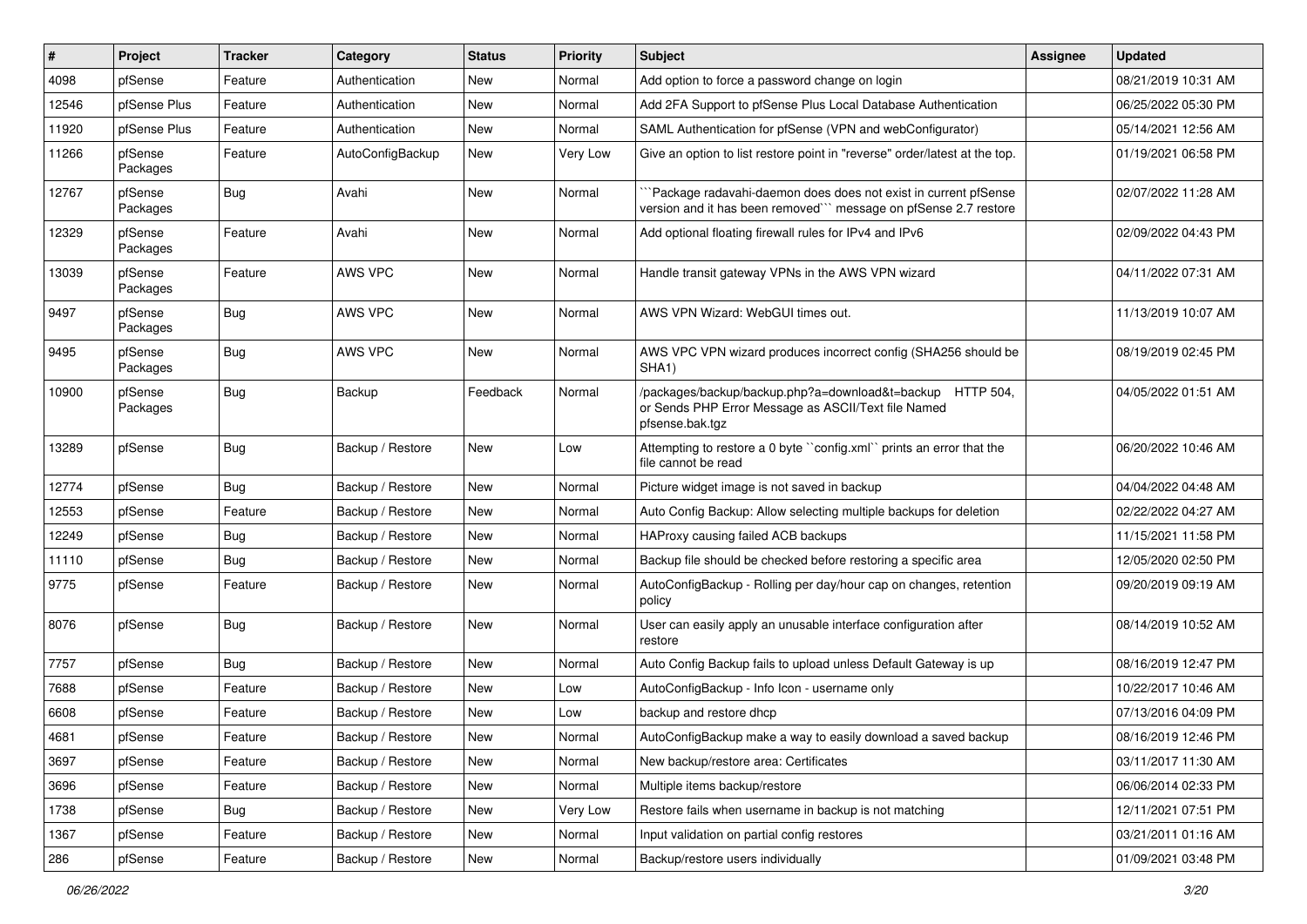| $\vert$ # | Project             | <b>Tracker</b> | Category              | <b>Status</b> | <b>Priority</b> | <b>Subject</b>                                                                                                          | Assignee | <b>Updated</b>      |
|-----------|---------------------|----------------|-----------------------|---------------|-----------------|-------------------------------------------------------------------------------------------------------------------------|----------|---------------------|
| 11634     | pfSense<br>Packages | Regression     | <b>BIND</b>           | <b>New</b>    | Normal          | bind hangs when pfsense is reconnecting as an openypn client to a<br>TUN openvpn server                                 |          | 03/14/2021 07:23 AM |
| 11563     | pfSense<br>Packages | Bug            | <b>BIND</b>           | New           | High            | BIND GUI writes TXT records > 255 characters                                                                            |          | 02/27/2021 07:11 AM |
| 11074     | pfSense<br>Packages | Bug            | <b>BIND</b>           | <b>New</b>    | Low             | bind Zone Settings Zones, Save button opens "Confirmation required<br>to save changes"                                  |          | 11/16/2020 11:08 AM |
| 10760     | pfSense<br>Packages | Bug            | <b>BIND</b>           | <b>New</b>    | High            | pfSense BIND 9.14.12 server terminates due to assertion failure                                                         |          | 07/11/2020 04:53 PM |
| 10693     | pfSense<br>Packages | <b>Bug</b>     | <b>BIND</b>           | <b>New</b>    | Normal          | pfSense Bind Zone Editor UI does not update zone serial number<br>when a change is made                                 |          | 09/01/2021 12:51 AM |
| 10445     | pfSense<br>Packages | <b>Bug</b>     | <b>BIND</b>           | Feedback      | Normal          | BIND crashed when added RPZ. rpz is not a master or slave zone.                                                         |          | 04/21/2022 12:40 PM |
| 10330     | pfSense<br>Packages | <b>Bug</b>     | <b>BIND</b>           | Feedback      | Normal          | BIND zone configuration displays wrong DS resource record with<br>inline DNSSEC signing enabled                         |          | 04/21/2022 12:40 PM |
| 9916      | pfSense<br>Packages | Feature        | <b>BIND</b>           | Feedback      | Normal          | Check allow-transfer in custom option when the zone is slave                                                            |          | 04/21/2022 12:40 PM |
| 8199      | pfSense<br>Packages | Feature        | <b>BIND</b>           | <b>New</b>    | Normal          | Support reordering and/or sort alphabetically across BIND package                                                       |          | 12/12/2017 02:05 AM |
| 8197      | pfSense<br>Packages | <b>Bug</b>     | <b>BIND</b>           | <b>New</b>    | Normal          | BIND UI fails to properly update zone with inline DNSSEC signing<br>enabled                                             |          | 02/18/2019 05:23 PM |
| 8146      | pfSense<br>Packages | Feature        | <b>BIND</b>           | <b>New</b>    | Normal          | Zone Domain Records more powerfull for BIND Zones                                                                       |          | 08/13/2019 09:39 AM |
| 4472      | pfSense             | Feature        | Build / Release       | <b>New</b>    | Normal          | Cryptographically sign every (sub-)release                                                                              |          | 08/13/2019 12:53 PM |
| 13290     | pfSense             | Regression     | <b>Captive Portal</b> | Feedback      | Normal          | My PfSense version 2.7 is returning the error "dummynet bad switch<br>21" every time I activate my Captive Portals (7). |          | 06/20/2022 06:01 PM |
| 13220     | pfSense             | Feature        | <b>Captive Portal</b> | <b>New</b>    | Very Low        | Voucher per-roll bandwidth restrictions and traffic quotas                                                              |          | 05/26/2022 08:16 AM |
| 13219     | pfSense             | Feature        | Captive Portal        | New           | Very Low        | Enable/Disable single voucher roll                                                                                      |          | 05/26/2022 08:14 AM |
| 12730     | pfSense             | <b>Bug</b>     | <b>Captive Portal</b> | <b>New</b>    | Normal          | RADIUS accounting does not work if WAN is down                                                                          |          | 01/26/2022 05:13 AM |
| 12648     | pfSense             | <b>Bug</b>     | <b>Captive Portal</b> | New           | Normal          | Undocumented variables 'listenporthttp' and 'listenporthttps'                                                           |          | 12/28/2021 10:44 AM |
| 12467     | pfSense             | <b>Bug</b>     | <b>Captive Portal</b> | <b>New</b>    | Normal          | CP error on client disconnect after reboot                                                                              |          | 10/17/2021 05:35 AM |
| 12357     | pfSense             | <b>Bug</b>     | <b>Captive Portal</b> | New           | Normal          | Captive Portal popup Logout button loads full login page in popup<br>when clicked                                       |          | 10/27/2021 12:10 PM |
| 11379     | pfSense             | Feature        | Captive Portal        | <b>New</b>    | Normal          | <b>Template Roll Printer</b>                                                                                            |          | 02/07/2021 05:26 AM |
| 11189     | pfSense             | Feature        | <b>Captive Portal</b> | <b>New</b>    | Normal          | Captive Portal - Tarpit option                                                                                          |          | 12/23/2020 06:44 PM |
| 9627      | pfSense             | Feature        | <b>Captive Portal</b> | <b>New</b>    | Normal          | Captive Portal only shows authenticated users                                                                           |          | 08/14/2019 02:48 PM |
| 7971      | pfSense             | Feature        | <b>Captive Portal</b> | <b>New</b>    | Normal          | Allow import, export and synchronization of MACs under Captive<br>Portal service                                        |          | 10/19/2017 04:56 AM |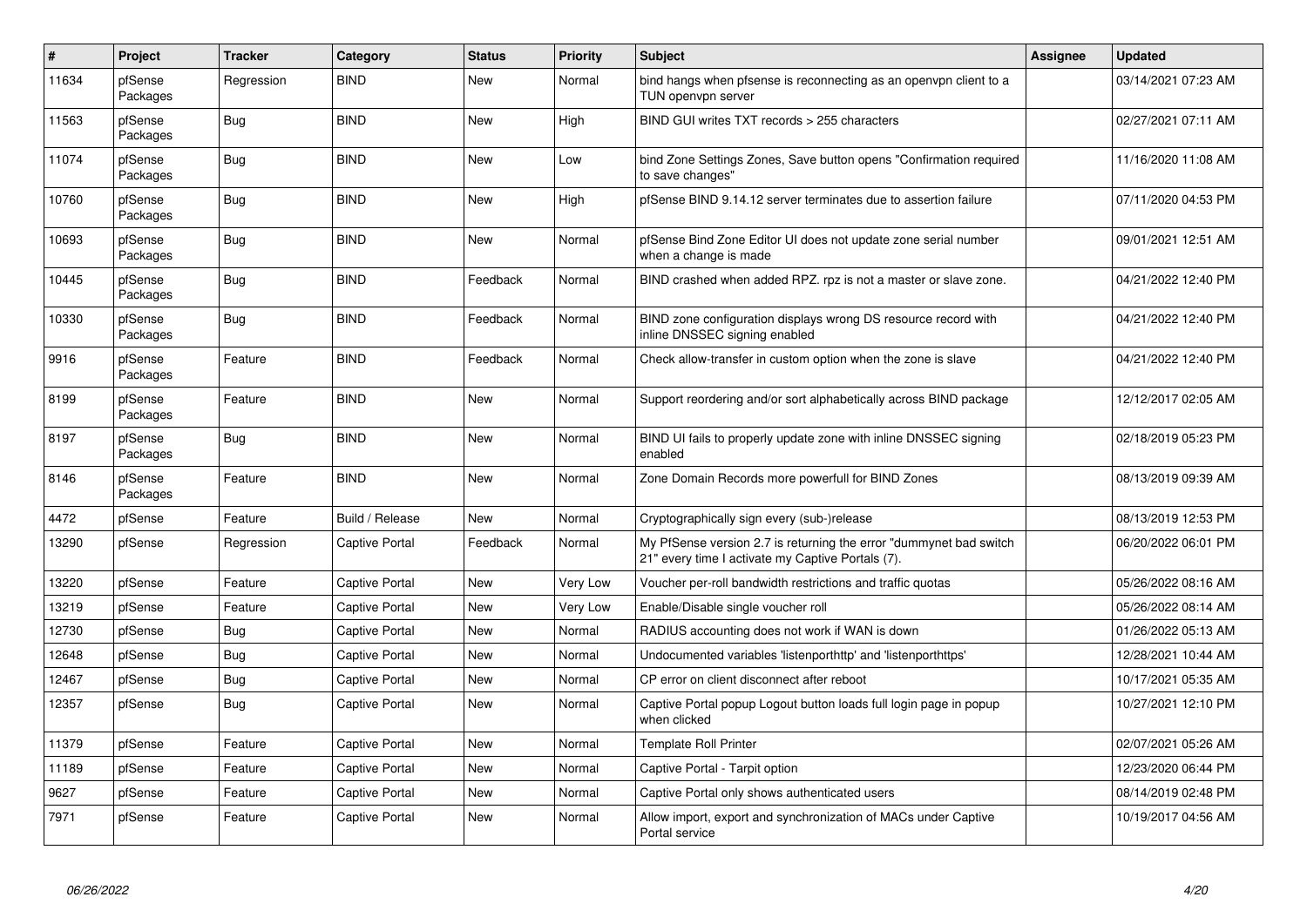| $\pmb{\#}$ | Project             | <b>Tracker</b> | Category              | <b>Status</b>                 | <b>Priority</b> | Subject                                                                                                 | Assignee | <b>Updated</b>      |
|------------|---------------------|----------------|-----------------------|-------------------------------|-----------------|---------------------------------------------------------------------------------------------------------|----------|---------------------|
| 7553       | pfSense             | Bug            | <b>Captive Portal</b> | Confirmed                     | Very Low        | Captive portal on a parent interface blocks traffic on VLAN interfaces<br>too                           |          | 08/19/2018 03:15 PM |
| 6956       | pfSense             | Feature        | <b>Captive Portal</b> | New                           | Normal          | Allow more control over concurrent logins                                                               |          | 11/23/2016 12:01 PM |
| 5658       | pfSense             | Bug            | <b>Captive Portal</b> | Confirmed                     | Low             | Files with the same name cannot be uploaded to multiple captive<br>portal zones                         |          | 12/18/2015 07:19 PM |
| 4724       | pfSense             | Feature        | <b>Captive Portal</b> | New                           | Low             | Captive Portal Status Add Client Hostname                                                               |          | 05/22/2015 08:38 AM |
| 3053       | pfSense             | Feature        | <b>Captive Portal</b> | New                           | Normal          | Automatically add DHCP static addresses to CP passthru-mac                                              |          | 06/21/2013 11:54 AM |
| 2963       | pfSense             | Feature        | <b>Captive Portal</b> | New                           | Normal          | Captive Portal MAC authentication request                                                               |          | 08/22/2017 09:09 PM |
| 2573       | pfSense             | Feature        | <b>Captive Portal</b> | New                           | Normal          | Captive Portal support of RADIUS POD (Packet of Disconnect)                                             |          | 10/17/2016 03:14 AM |
| 2545       | pfSense             | Feature        | <b>Captive Portal</b> | New                           | Low             | CaptivePortal: Custom "Re-authenticate every x minutes"                                                 |          | 07/08/2012 05:21 PM |
| 2025       | pfSense             | Feature        | <b>Captive Portal</b> | New                           | Normal          | Captive Portal: Easy accessible Logout page instead of Logout<br>pop-up window                          |          | 02/06/2016 04:59 AM |
| 1924       | pfSense             | Feature        | <b>Captive Portal</b> | <b>New</b>                    | Normal          | Ability of CP's allowed IP addresses to use aliases                                                     |          | 07/26/2018 04:28 AM |
| 385        | pfSense             | Feature        | <b>Captive Portal</b> | New                           | Normal          | Reverse captive portal                                                                                  |          | 08/13/2019 12:23 PM |
| 13110      | pfSense             | <b>Bug</b>     | CARP                  | New                           | Very Low        | changing CARP VIP address does not update outbound NAT<br>interface IP                                  |          | 05/03/2022 02:52 PM |
| 8567       | pfSense             | Bug            | CARP                  | New                           | Normal          | Using IPv6 VIP alias for services may affect CARP IPv6 VIP work                                         |          | 06/12/2018 01:26 PM |
| 8566       | pfSense             | Bug            | CARP                  | <b>New</b>                    | Normal          | Wrong IPv6 source in NS request in case using of IPv6 alias                                             |          | 06/12/2018 01:26 PM |
| 7648       | pfSense             | Bug            | CARP                  | New                           | Very Low        | SPAN ports on an interface renders CARP HA inoperative                                                  |          | 06/14/2017 09:19 PM |
| 5849       | pfSense             | Bug            | CARP                  | New                           | Normal          | Routing fail on CARP IPsec                                                                              |          | 12/18/2021 04:41 PM |
| 4845       | pfSense             | Bug            | CARP                  | Confirmed                     | High            | CARP preemption doesn't switch to backup where connectivity<br>between systems is lost but not NIC link |          | 07/28/2015 07:55 AM |
| 2218       | pfSense             | Feature        | CARP                  | New                           | Normal          | Ability to delay CARP master status at boot time                                                        |          | 03/03/2021 11:57 AM |
| 2099       | pfSense             | Todo           | CARP                  | New                           | Normal          | Remove "queue" from CARP traffic                                                                        |          | 01/19/2012 10:59 AM |
| 13063      | pfSense<br>Packages | Feature        | Cellular              | <b>Pull Request</b><br>Review | Normal          | Cellular package shall support more modems and NMEA port                                                |          | 05/06/2022 02:38 PM |
| 10796      | pfSense<br>Packages | Feature        | Cellular              | Feedback                      | Normal          | Huawei ME909u-521 support                                                                               |          | 04/21/2022 12:40 PM |
| 12737      | pfSense             | <b>Bug</b>     | Certificates          | <b>New</b>                    | Normal          | CApath is not defined by default in curl                                                                |          | 05/17/2022 02:30 PM |
| 11203      | pfSense             | Bug            | Certificates          | New                           | Normal          | certificate manager very slow                                                                           |          | 12/31/2020 11:57 AM |
| 10258      | pfSense             | Feature        | Certificates          | New                           | Very Low        | allow to sign CA                                                                                        |          | 02/20/2020 04:20 AM |
| 7289       | pfSense             | <b>Bug</b>     | Certificates          | New                           | Low             | Generating 4096bit Certificate                                                                          |          | 08/14/2019 09:56 AM |
| 2276       | pfSense             | Feature        | Certificates          | New                           | Normal          | Remote CRL fetch support                                                                                |          | 02/06/2016 04:14 AM |
| 1268       | pfSense             | Feature        | Certificates          | New                           | Normal          | Allow mass renewing of certs                                                                            |          | 11/01/2019 03:17 PM |
| 1257       | pfSense             | Feature        | Certificates          | <b>Pull Request</b><br>Review | Normal          | Handle encypted CA/Certificate private keys                                                             |          | 10/12/2020 07:12 AM |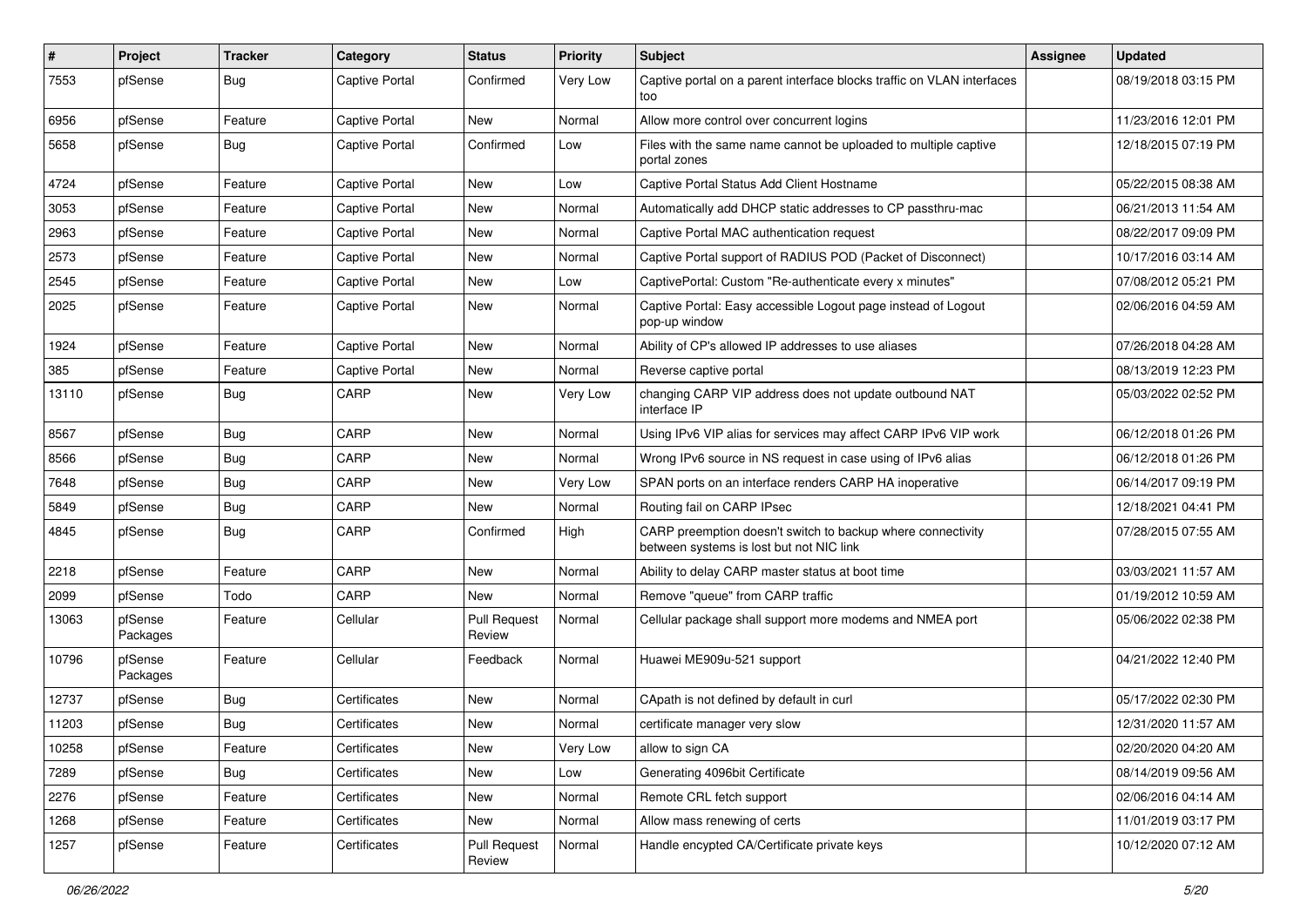| #     | Project             | <b>Tracker</b> | Category                 | <b>Status</b>                 | <b>Priority</b> | <b>Subject</b>                                                                                                        | <b>Assignee</b> | <b>Updated</b>      |
|-------|---------------------|----------------|--------------------------|-------------------------------|-----------------|-----------------------------------------------------------------------------------------------------------------------|-----------------|---------------------|
| 12894 | pfSense Plus        | Bug            | Certificates             | New                           | Low             | duplicating freshly created certificates through refreshing                                                           |                 | 03/03/2022 02:35 PM |
| 13291 | pfSense Docs        | Todo           | Configuration            | New                           | Low             | Notification documentation                                                                                            |                 | 06/21/2022 10:22 AM |
| 12402 | pfSense Docs        | Todo           | Configuration            | New                           | Normal          | Feedback on Configuration - Advanced Configuration Options -<br>Notifications                                         |                 | 09/24/2021 12:46 AM |
| 12098 | pfSense Docs        | Correction     | Configuration            | New                           | Normal          | Feedback on pfSense Configuration Recipes - Accessing a<br><b>CPE/Modem from Inside the Firewall</b>                  |                 | 07/02/2021 02:30 AM |
| 13288 | pfSense             | Bug            | Configuration<br>Backend | <b>New</b>                    | Normal          | Encode FreeRADIUS Custom Options                                                                                      |                 | 06/20/2022 10:36 AM |
| 13287 | pfSense             | Feature        | Configuration<br>Backend | <b>New</b>                    | Normal          | Encode OpenVPN Custom Options                                                                                         |                 | 06/20/2022 10:33 AM |
| 12483 | pfSense             | Bug            | Configuration<br>Backend | <b>New</b>                    | Normal          | GUI creates inconsistent config.xml                                                                                   |                 | 10/23/2021 06:48 AM |
| 10833 | pfSense             | Bug            | Configuration<br>Backend | New                           | Normal          | unbound exits on configuration error when link status flaps on LAN<br>interface                                       |                 | 08/13/2020 11:53 PM |
| 6398  | pfSense             | <b>Bug</b>     | Configuration<br>Backend | New                           | Normal          | If config cannot be loaded due to corruption or bug, it isn't handled<br>gracefully (just stops)                      |                 | 08/13/2019 01:23 PM |
| 5902  | pfSense             | Todo           | Configuration<br>Backend | <b>New</b>                    | Normal          | Use a common place for default values                                                                                 |                 | 08/13/2019 12:53 PM |
| 3895  | pfSense             | Feature        | Configuration<br>Backend | New                           | Normal          | Timeout for "Apply change"                                                                                            |                 | 01/25/2021 08:07 AM |
| 13268 | pfSense             | Todo           | Console Menu             | Ready To Test                 | Normal          | columns don't align nicely in console with medium-long interface<br>names                                             |                 | 06/12/2022 10:32 PM |
| 13249 | pfSense             | <b>Bug</b>     | Console Menu             | <b>New</b>                    | Normal          | Running playback comands multiple times results in PHP error                                                          |                 | 06/06/2022 07:02 AM |
| 7747  | pfSense             | Feature        | Console Menu             | New                           | Normal          | Minor UI Tweak: Make hitting enter on the console (esp via SSH)<br>should not log you out, but simply redraw the menu |                 | 08/01/2017 04:03 PM |
| 6469  | pfSense             | Feature        | Console Menu             | <b>New</b>                    | Normal          | Improve help + self documentation in console PHP shell                                                                |                 | 08/13/2019 01:23 PM |
| 11970 | pfSense<br>Packages | Bug            | Coreboot                 | New                           | Normal          | Netgate Firmware Upgrade Doesn't Work on XG-2758                                                                      |                 | 04/21/2022 12:39 PM |
| 13074 | pfSense Plus        | Bug            | Cryptographic<br>Modules | <b>New</b>                    | Normal          | AES-GCM with SafeXcel on Netgate 2100 causes MBUF overload                                                            |                 | 06/12/2022 11:14 AM |
| 12658 | pfSense<br>Packages | Feature        | darkstat                 | <b>New</b>                    | Normal          | Adding prometheus metrics to darkstat                                                                                 |                 | 05/27/2022 09:44 PM |
| 13168 | pfSense             | Feature        | Dashboard                | <b>New</b>                    | Low             | Multiple Dashboard views for a single user                                                                            |                 | 05/16/2022 07:53 AM |
| 13165 | pfSense             | Feature        | Dashboard                | <b>Pull Request</b><br>Review | Normal          | Feat: live update for Services dashboard widget                                                                       |                 | 05/15/2022 01:48 AM |
| 11759 | pfSense             | Bug            | Dashboard                | New                           | Normal          | Traffic graphs on dashboard double upload on pppoe links                                                              |                 | 12/30/2021 04:00 AM |
| 10401 | pfSense             | Feature        | Dashboard                | <b>New</b>                    | Normal          | Request: ability to sort/separate stopped/running Service(s) on<br>Dashboard -> Services Status widget                |                 | 03/31/2020 04:48 PM |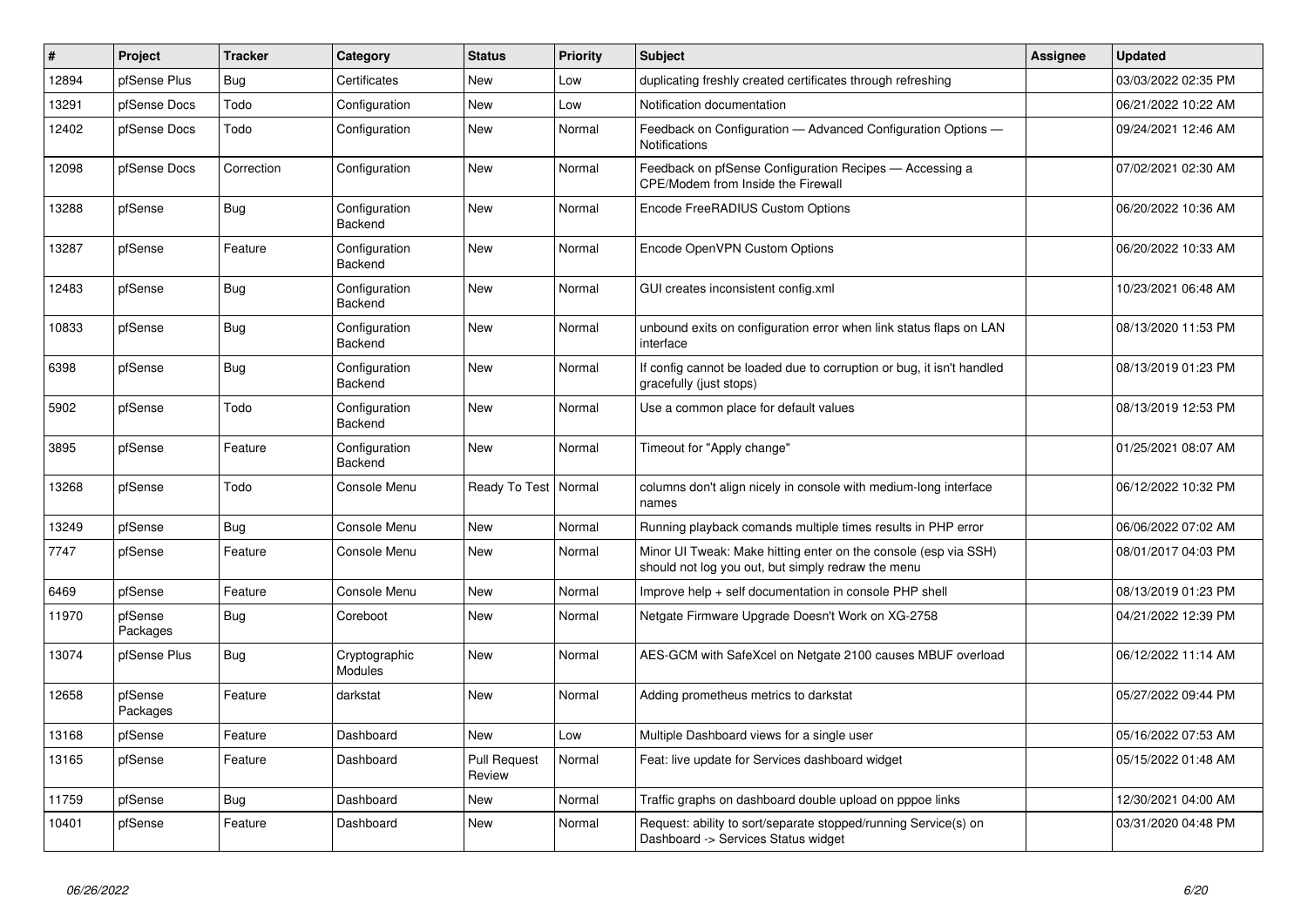| #     | Project | <b>Tracker</b> | Category        | <b>Status</b> | <b>Priority</b> | <b>Subject</b>                                                                                   | Assignee | <b>Updated</b>      |
|-------|---------|----------------|-----------------|---------------|-----------------|--------------------------------------------------------------------------------------------------|----------|---------------------|
| 10395 | pfSense | Feature        | Dashboard       | New           | Low             | Add Dashboard System Information support for more PC Engines<br>APU boards                       |          | 02/17/2022 01:02 AM |
| 10280 | pfSense | Feature        | Dashboard       | New           | Low             | DHCP Leases widget                                                                               |          | 11/07/2020 09:18 PM |
| 9677  | pfSense | <b>Bug</b>     | Dashboard       | New           | Normal          | Dashboard hangs when widget needs data from a remote host which<br>is down                       |          | 08/13/2019 09:15 AM |
| 9353  | pfSense | Bug            | Dashboard       | New           | Low             | PHPSession errors from limited access to dashboard and widgets                                   |          | 10/06/2020 09:31 AM |
| 8458  | pfSense | Feature        | Dashboard       | New           | Low             | Allow reordering of interface widget                                                             |          | 08/14/2019 10:52 AM |
| 8157  | pfSense | Bug            | Dashboard       | New           | Very Low        | Traffic Graph clutter from time to time                                                          |          | 12/03/2017 06:40 AM |
| 7974  | pfSense | Feature        | Dashboard       | New           | Normal          | ZFS RAID Monitor Not available                                                                   |          | 08/20/2019 01:34 PM |
| 7934  | pfSense | Feature        | Dashboard       | New           | Very Low        | format support phone# for international use                                                      |          | 10/12/2017 04:38 PM |
| 7857  | pfSense | Bug            | Dashboard       | New           | Very Low        | Interfaces Widget U/I fails to wrap IPV6 addresses when the string is<br>too wide for the widget |          | 08/13/2019 09:15 AM |
| 7788  | pfSense | Bug            | Dashboard       | <b>New</b>    | Low             | Irregular updating of widgets like cpu/uptime on system widget.                                  |          | 08/21/2019 09:03 AM |
| 7182  | pfSense | Feature        | Dashboard       | New           | Normal          | Break up System Widget on the Dashboard                                                          |          | 08/21/2019 08:59 AM |
| 7113  | pfSense | <b>Bug</b>     | Dashboard       | New           | Normal          | Interface name in Traffic Graphs                                                                 |          | 12/31/2021 05:40 PM |
| 6390  | pfSense | Todo           | Dashboard       | New           | Low             | Autoscale from Traffic Graph not correct size (big graphs)                                       |          | 05/23/2016 01:38 PM |
| 5567  | pfSense | Feature        | Dashboard       | New           | Low             | CARP status widget does not update in real time                                                  |          | 08/20/2019 03:33 PM |
| 4646  | pfSense | Feature        | Dashboard       | New           | Normal          | Recover valuable vertical screen real estate in dashboard                                        |          | 04/20/2015 07:46 PM |
| 3411  | pfSense | <b>Bug</b>     | Dashboard       | New           | Low             | Interfaces and statistics dashboard widgets very slow with large<br>numbers of interfaces        |          | 01/24/2014 02:09 AM |
| 2479  | pfSense | Feature        | Dashboard       | <b>New</b>    | Normal          | Allow reordering of the traffic graphs on the dashboard                                          |          | 06/08/2012 04:13 PM |
| 7244  | pfSense | Feature        | Developer Tools | New           | Normal          | Publish pfsense as a Vagrant Basebox                                                             |          | 01/29/2019 04:09 AM |
| 1219  | pfSense | Feature        | Developer Tools | New           | Low             | Ship DTRACE enabled kernels in the images                                                        |          | 07/26/2017 03:14 AM |
| 13273 | pfSense | <b>Bug</b>     | DHCP (IPv4)     | New           | Normal          | dhclient can use conflicting recorded leases                                                     |          | 06/14/2022 11:07 AM |
| 13263 | pfSense | <b>Bug</b>     | DHCP (IPv4)     | New           | Low             | Deleting a static DHCP entry when the related IP is not in the arp<br>table spams the log        |          | 06/10/2022 11:18 AM |
| 13256 | pfSense | Feature        | DHCP (IPv4)     | New           | Normal          | Better handling of duplicate IPs in static DHCP assignments                                      |          | 06/11/2022 04:51 PM |
| 12959 | pfSense | <b>Bug</b>     | DHCP (IPv4)     | Feedback      | Normal          | dhcplease process wrongly update host file if client-hostname is<br>empty                        |          | 03/28/2022 10:26 AM |
| 12922 | pfSense | Bug            | DHCP (IPv4)     | New           | Normal          | Classless static routes received on DHCP WAN can override chosen<br>default gateway              |          | 03/28/2022 10:08 AM |
| 12070 | pfSense | Bug            | DHCP (IPv4)     | New           | Low             | <b>VLAN0 for WAN DHCP</b>                                                                        |          | 12/23/2021 04:31 PM |
| 12067 | pfSense | <b>Bug</b>     | DHCP (IPv4)     | New           | Very Low        | <b>DHCP Monitoring Statistics Error</b>                                                          |          | 06/21/2021 08:39 AM |
| 11927 | pfSense | Feature        | DHCP (IPv4)     | Feedback      | Normal          | Allow DHCP not to serve a gateway - small fix                                                    |          | 01/03/2022 04:17 PM |
| 11004 | pfSense | Feature        | DHCP (IPv4)     | New           | Low             | DHCP reservations with no IP address show entries in DHCP leases                                 |          | 10/26/2020 07:22 AM |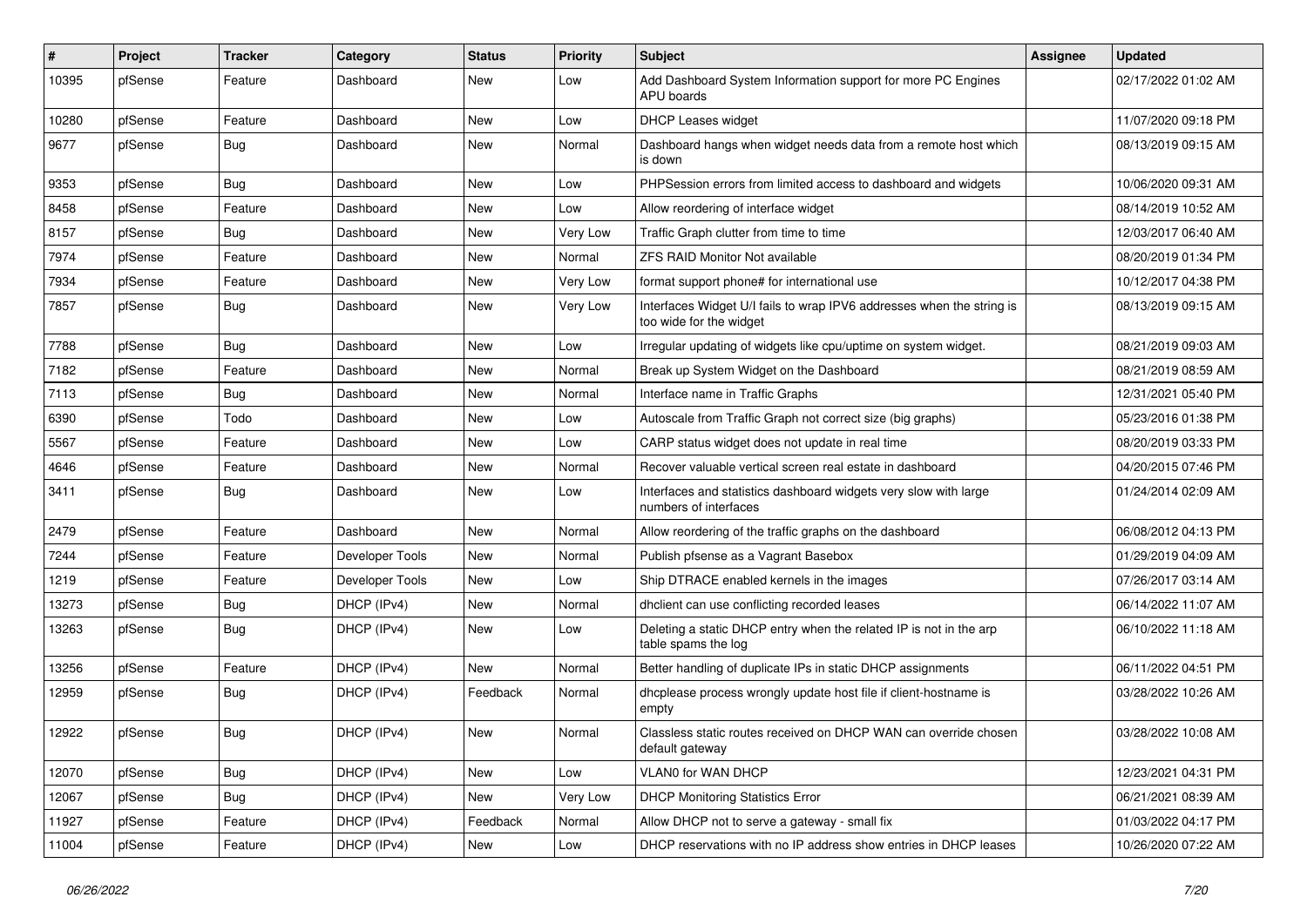| $\sharp$ | Project | <b>Tracker</b> | Category    | <b>Status</b> | <b>Priority</b> | Subject                                                                                                                            | Assignee | <b>Updated</b>      |
|----------|---------|----------------|-------------|---------------|-----------------|------------------------------------------------------------------------------------------------------------------------------------|----------|---------------------|
| 10802    | pfSense | Feature        | DHCP (IPv4) | New           | Very Low        | Seperator for DHCP Static Mapped leases                                                                                            |          | 07/31/2020 10:30 AM |
| 10345    | pfSense | Feature        | DHCP (IPv4) | New           | Normal          | DHCP lease distinction between online and offline                                                                                  |          | 03/16/2020 07:56 AM |
| 10250    | pfSense | Feature        | DHCP (IPv4) | New           | Very Low        | DHCP lease view by interface                                                                                                       |          | 02/11/2020 07:47 AM |
| 9732     | pfSense | Feature        | DHCP (IPv4) | New           | Normal          | System UTC time offset in DHCP Option 2                                                                                            |          | 09/06/2019 08:39 PM |
| 9343     | pfSense | Bug            | DHCP (IPv4) | New           | Normal          | diag_arp.php times out with large DHCPD leases table                                                                               |          | 08/14/2019 01:19 PM |
| 9130     | pfSense | Feature        | DHCP (IPv4) | New           | Normal          | Request ID [#INC-16195]: DHCP - PXE Boot                                                                                           |          | 09/10/2020 01:39 PM |
| 8879     | pfSense | Feature        | DHCP (IPv4) | New           | Very Low        | DHCP options ADD force options                                                                                                     |          | 09/07/2018 09:14 AM |
| 8614     | pfSense | Bug            | DHCP (IPv4) | New           | Normal          | Cannot remove Additional BOOTP/DHCP Options                                                                                        |          | 08/21/2019 09:15 AM |
| 8330     | pfSense | Feature        | DHCP (IPv4) | New           | Normal          | add options for ddns-local-address statements                                                                                      |          | 04/27/2021 12:31 PM |
| 7441     | pfSense | Feature        | DHCP (IPv4) | New           | Low             | Display start/end times for Static Mapping leases on DHCP<br>Leases/DHCPv6 Leases                                                  |          | 08/21/2019 10:48 AM |
| 7405     | pfSense | Feature        | DHCP (IPv4) | New           | Normal          | Ability to add dhcp host reservations from "Diagnostics -> ARP table"                                                              |          | 10/12/2020 08:22 AM |
| 7172     | pfSense | <b>Bug</b>     | DHCP (IPv4) | <b>New</b>    | Normal          | Sorting by hostname in Services > DHCP Server > LAN should be<br>"natural" (alphanumeric friendly)                                 |          | 08/20/2019 03:47 PM |
| 6960     | pfSense | Feature        | DHCP (IPv4) | New           | Normal          | Consider replacing ISC DHCP server with KEA DHCP                                                                                   |          | 09/24/2020 01:59 PM |
| 6615     | pfSense | Feature        | DHCP (IPv4) | New           | Normal          | new DHCP server option                                                                                                             |          | 08/13/2019 01:39 PM |
| 6544     | pfSense | Feature        | DHCP (IPv4) | New           | Very Low        | RFC 3046 DHCP Option 82 support (and RFC 3315/4649/4580 for<br>IPv6)                                                               |          | 07/13/2020 02:14 AM |
| 6362     | pfSense | Bug            | DHCP (IPv4) | Confirmed     | Normal          | DHCP Client ID not used                                                                                                            |          | 07/09/2021 06:30 AM |
| 5080     | pfSense | Feature        | DHCP (IPv4) | New           | Normal          | Settings tab under Services>DHCP Server                                                                                            |          | 08/13/2019 12:53 PM |
| 4899     | pfSense | Feature        | DHCP (IPv4) | New           | Normal          | Additional BOOTP/DHCP Options should allow a force option                                                                          |          | 01/02/2018 02:24 PM |
| 4061     | pfSense | <b>Bug</b>     | DHCP (IPv4) | Confirmed     | Normal          | dhcpd doesn't send client-hostname to peer, breaking DHCP lease<br>registrations w/HA                                              |          | 02/24/2017 08:58 PM |
| 3771     | pfSense | Bug            | DHCP (IPv4) | <b>New</b>    | Normal          | Webinterface and dhcpdcrashes with 500+ static leases                                                                              |          | 08/21/2019 09:26 AM |
| 3534     | pfSense | Feature        | DHCP (IPv4) | New           | Normal          | DDNS using arbitrary zone primary                                                                                                  |          | 07/08/2014 11:40 AM |
| 3404     | pfSense | <b>Bug</b>     | DHCP (IPv4) | New           | Normal          | DHCP Server Fails to Start on Interfaces that are Slow to Come<br>Online During Boot                                               |          | 02/11/2014 05:09 PM |
| 2983     | pfSense | Feature        | DHCP (IPv4) | New           | Normal          | DHCPD: Add vendor-class-identifier and MAC-OIDs                                                                                    |          | 05/29/2020 09:24 PM |
| 2774     | pfSense | Feature        | DHCP (IPv4) | New           | Normal          | Extend DHCP Pools code to allow using different subnets                                                                            |          | 08/19/2019 10:27 AM |
| 2323     | pfSense | Feature        | DHCP (IPv4) | New           | Low             | GUI doesn't allow to configure DHCP server to serve IP addresses<br>belonging to subnets wich are not associated with an interface |          | 08/19/2019 10:27 AM |
| 13296    | pfSense | Feature        | DHCP (IPv6) | New           | Normal          | Add support for DHCP6 OPTION_PD_EXCLUDE (RFC 6603)                                                                                 |          | 06/24/2022 10:10 PM |
| 13253    | pfSense | <b>Bug</b>     | DHCP (IPv6) | New           | Normal          | dhcp6c" is not restarted when applying settings when multiple<br>WANs are configured for DHCP6                                     |          | 06/06/2022 02:58 PM |
| 13248    | pfSense | Regression     | DHCP (IPv6) | New           | Normal          | IPv6 Router Advertisements runs when config.xml does not contain<br>an entry for the interface                                     |          | 06/05/2022 07:44 PM |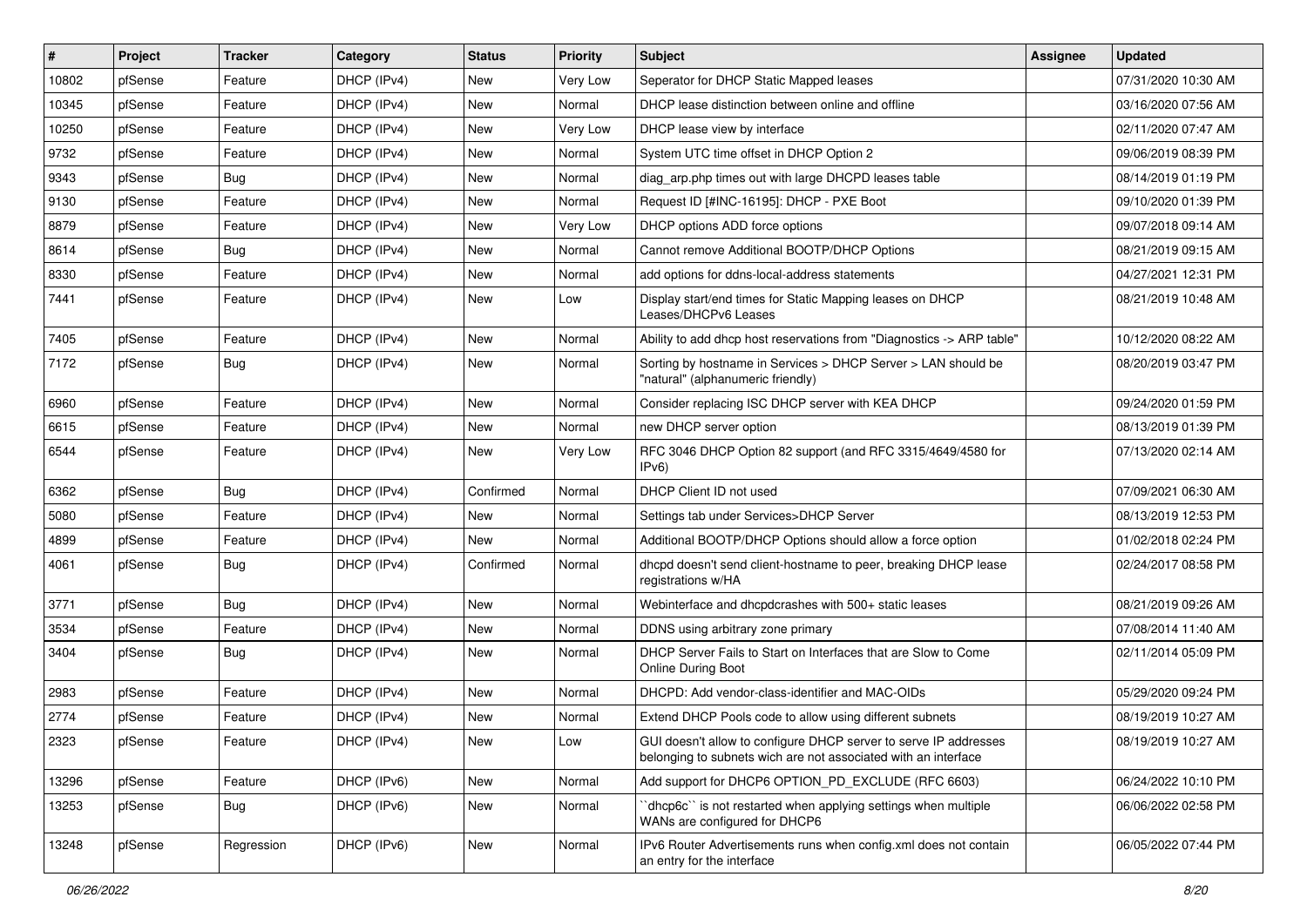| #     | Project | <b>Tracker</b> | Category          | <b>Status</b>                 | <b>Priority</b> | <b>Subject</b>                                                                                | Assignee | <b>Updated</b>      |
|-------|---------|----------------|-------------------|-------------------------------|-----------------|-----------------------------------------------------------------------------------------------|----------|---------------------|
| 13237 | pfSense | <b>Bug</b>     | DHCP (IPv6)       | New                           | Normal          | dhcp6c script cannot be executed safely                                                       |          | 06/01/2022 11:20 AM |
| 12947 | pfSense | Bug            | DHCP (IPv6)       | New                           | Normal          | DHCP6 client does not take any action if the interface IPv6 address<br>changes during renewal |          | 06/26/2022 07:44 PM |
| 12823 | pfSense | Bug            | DHCP (IPv6)       | New                           | Normal          | Multiple DHCP6 WAN connections PPPoE interface 'defached' status                              |          | 02/18/2022 05:39 AM |
| 12581 | pfSense | Regression     | DHCP (IPv6)       | New                           | Normal          | CARP IPv6 assigned address does not get advertised to endpoints<br>with RADV                  |          | 12/16/2021 02:34 PM |
| 10822 | pfSense | Bug            | DHCP (IPv6)       | New                           | Normal          | Deprecated IPv6 prefix won't be announced as deprecated to clients                            |          | 08/10/2020 09:23 AM |
| 10714 | pfSense | <b>Bug</b>     | DHCP (IPv6)       | New                           | Normal          | radvd only gives out the prefix of the "first" IPv6 address of an<br>interface                |          | 10/06/2020 01:03 PM |
| 9575  | pfSense | Feature        | DHCP (IPv6)       | New                           | Very Low        | RFC 7078 - Distributing Address Selection Policy Using DHCPv6                                 |          | 08/14/2019 02:39 PM |
| 9536  | pfSense | Feature        | DHCP (IPv6)       | New                           | Normal          | Support dynamic prefix in DHCPv6 Server                                                       |          | 05/25/2022 04:27 AM |
| 9136  | pfSense | Bug            | DHCP (IPv6)       | New                           | High            | IPv6 Tracking Interfaces Lose IPv6 Address in Certain Cases                                   |          | 04/21/2022 12:39 PM |
| 7821  | pfSense | Bug            | DHCP (IPv6)       | <b>New</b>                    | Normal          | GIF does not support broadcast                                                                |          | 08/29/2017 10:50 AM |
| 7734  | pfSense | <b>Bug</b>     | DHCP (IPv6)       | New                           | Normal          | Using opton ia pd0 does not renew prefix and prefix get dropped                               |          | 07/31/2017 03:46 AM |
| 7138  | pfSense | Bug            | DHCP (IPv6)       | Assigned                      | Normal          | Pfsense wide dhcpv6 client doesn't recognise ifid statement                                   |          | 04/21/2022 12:39 PM |
| 6691  | pfSense | Bug            | DHCP (IPv6)       | <b>New</b>                    | Normal          | dhcp6c quits after only two tries if no response was received                                 |          | 12/07/2020 04:25 PM |
| 6283  | pfSense | Feature        | DHCP (IPv6)       | New                           | Normal          | Register DHCPv6 leases with DNS resolver                                                      |          | 08/21/2019 10:48 AM |
| 6051  | pfSense | Bug            | DHCP (IPv6)       | New                           | Normal          | DHCPv6 Client Failure for additional WAN Address causes<br>2-seconds-service-restart-loop     |          | 12/03/2020 01:08 AM |
| 5950  | pfSense | Feature        | DHCP (IPv6)       | New                           | Normal          | DHCPv6 Server support for PD of PD-obtained networks                                          |          | 03/04/2016 03:04 AM |
| 3185  | pfSense | Feature        | DHCP (IPv6)       | New                           | Normal          | Accommodate a DHCPv6 failover-like mechanism                                                  |          | 11/24/2017 10:44 AM |
| 12508 | pfSense | Bug            | <b>DHCP Relay</b> | New                           | Normal          | DHCP Relay over VPN                                                                           |          | 11/06/2021 11:25 AM |
| 12120 | pfSense | Feature        | <b>DHCP Relay</b> | New                           | Normal          | Permit several sets of destination DHCP servers in DHCP relay                                 |          | 07/11/2021 05:41 PM |
| 11149 | pfSense | <b>Bug</b>     | <b>DHCP Relay</b> | <b>New</b>                    | Normal          | DHCP relay won't start with DHCP server behind gateway                                        |          | 03/22/2021 05:13 AM |
| 10715 | pfSense | Bug            | <b>DHCP Relay</b> | New                           | Normal          | DHCPv6 relay always uses the "first" IPv6 address of an interface                             |          | 06/29/2020 05:01 AM |
| 9680  | pfSense | Feature        | <b>DHCP Relay</b> | New                           | Normal          | Seperate DHCP Server and relay per interface                                                  |          | 02/27/2020 10:47 AM |
| 4680  | pfSense | Bug            | <b>DHCP Relay</b> | New                           | Normal          | DHCP relay does not work with DHCP server on other end of<br>OpenVPN tunnel                   |          | 05/05/2015 06:55 PM |
| 12757 | pfSense | <b>Bug</b>     | Diagnostics       | <b>Pull Request</b><br>Review | Very Low        | Clean up /etc/inc/filter.inc use of pfctl -F                                                  |          | 05/17/2022 02:18 PM |
| 12343 | pfSense | Feature        | Diagnostics       | New                           | Low             | Real time traffic monitoring                                                                  |          | 09/06/2021 01:26 PM |
| 11856 | pfSense | Feature        | Diagnostics       | New                           | Normal          | Replace/add Alias or DNS names for known LAN addresses in the<br>State table                  |          | 04/27/2021 08:01 AM |
| 9718  | pfSense | Feature        | Diagnostics       | New                           | Low             | Make diag_states_summary table sortable                                                       |          | 10/06/2020 09:12 AM |
| 7848  | pfSense | Bug            | Diagnostics       | New                           | Low             | NDP Table Sort by Expiration Error                                                            |          | 08/26/2019 02:56 PM |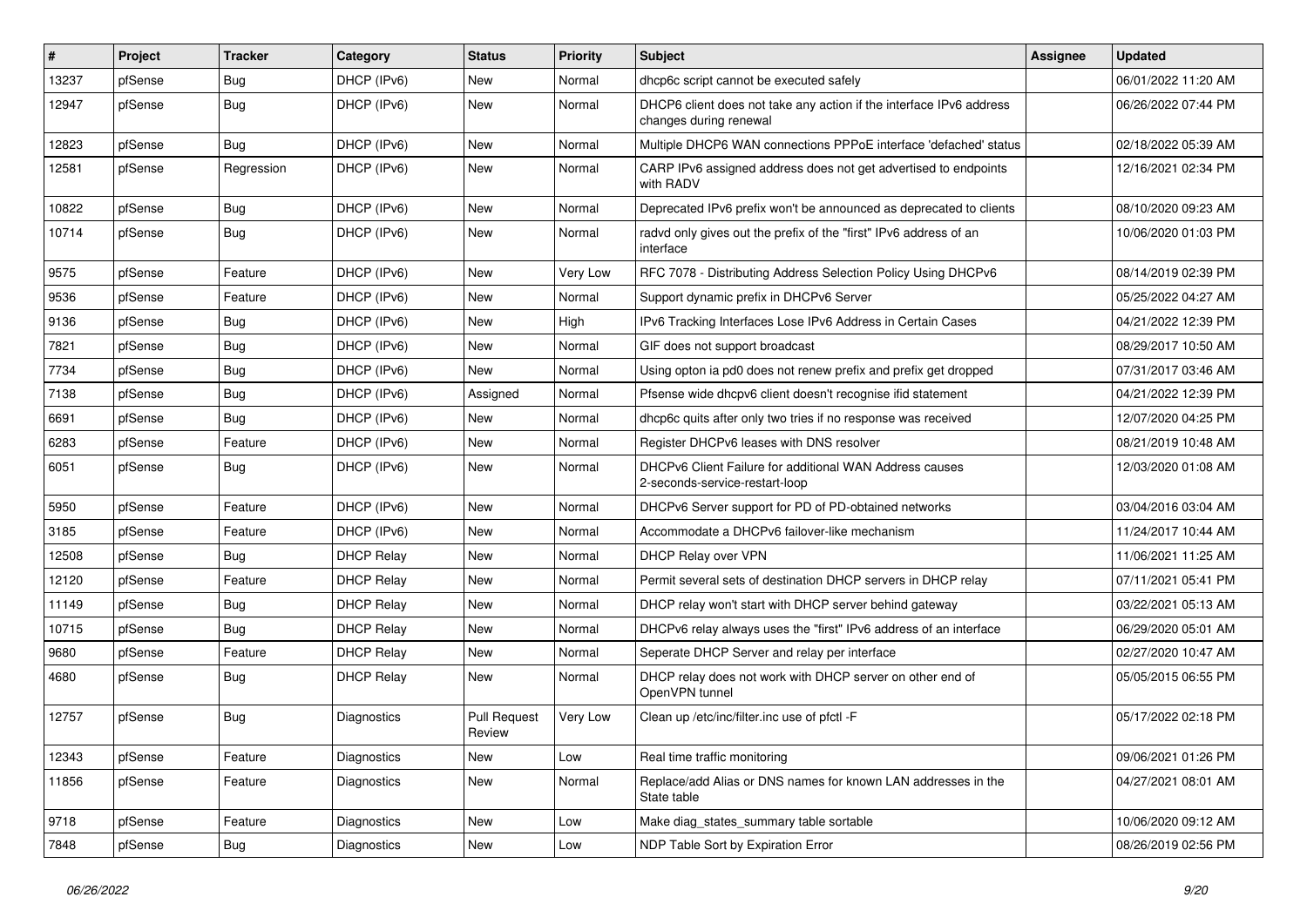| #     | Project      | <b>Tracker</b> | Category             | <b>Status</b> | <b>Priority</b> | Subject                                                                                                             | Assignee | <b>Updated</b>      |
|-------|--------------|----------------|----------------------|---------------|-----------------|---------------------------------------------------------------------------------------------------------------------|----------|---------------------|
| 7590  | pfSense      | Bug            | <b>Diagnostics</b>   | New           | Normal          | diag edit do not save when nothing to sae (in directory browse view)                                                |          | 05/20/2017 05:04 PM |
| 7589  | pfSense      | Bug            | Diagnostics          | New           | Normal          | diag edit.php old print info box                                                                                    |          | 05/20/2017 05:02 PM |
| 7459  | pfSense      | Feature        | <b>Diagnostics</b>   | New           | Low             | "Refresh" button for Diagnostics/Tables display                                                                     |          | 08/21/2019 09:27 AM |
| 7442  | pfSense      | Feature        | Diagnostics          | New           | Low             | Suggestions for Diagnostics / ARP Table and Diagnostics / NDP<br>Table                                              |          | 08/21/2019 09:27 AM |
| 6804  | pfSense      | Feature        | Diagnostics          | New           | Very Low        | Add row counter into Diagnostics -> Edit File                                                                       |          | 08/20/2019 03:44 PM |
| 5556  | pfSense      | Feature        | Diagnostics          | New           | Normal          | No error when downloading non-existing file on Diagnostics/Execute                                                  |          | 08/20/2019 03:43 PM |
| 4914  | pfSense      | Feature        | Diagnostics          | New           | Low             | Packet Capture Settings                                                                                             |          | 08/20/2019 08:51 AM |
| 4456  | pfSense      | Feature        | Diagnostics          | New           | Normal          | Packet capture additional filtering options                                                                         |          | 08/20/2019 03:30 PM |
| 3796  | pfSense      | Bug            | Diagnostics          | Confirmed     | Normal          | States summary fails and is very slow with large state tables                                                       |          | 12/11/2021 08:03 PM |
| 1656  | pfSense      | Feature        | <b>Diagnostics</b>   | New           | Normal          | Teach pfctl to kill states by port number                                                                           |          | 08/21/2019 09:55 AM |
| 12791 | pfSense Docs | New Content    | Diagnostics          | New           | Normal          | Diagnostic Information for Support (pfSense)                                                                        |          | 02/13/2022 08:49 PM |
| 12883 | pfSense Docs | Todo           | <b>DNS</b>           | <b>New</b>    | Normal          | Feedback on Services - DNS Resolver - Host Overrides                                                                |          | 02/28/2022 07:54 PM |
| 12139 | pfSense      | Feature        | <b>DNS Forwarder</b> | New           | Normal          | Add support in for specifying a DNSMASQ configuration file                                                          |          | 07/16/2021 09:45 PM |
| 7329  | pfSense      | Bug            | <b>DNS Forwarder</b> | New           | Low             | DHCP Not Updating DNS                                                                                               |          | 01/21/2022 09:16 PM |
| 2410  | pfSense      | Feature        | <b>DNS Forwarder</b> | <b>New</b>    | Normal          | Support name based aliasing via CNAMEs or some other<br>mechanism.                                                  |          | 12/11/2012 09:56 PM |
| 13254 | pfSense      | <b>Bug</b>     | <b>DNS Resolver</b>  | <b>New</b>    | Normal          | DNS resolver does not update "unbound.conf" file during link down<br>events                                         |          | 06/08/2022 07:55 AM |
| 12612 | pfSense      | Bug            | <b>DNS Resolver</b>  | <b>New</b>    | Normal          | DNS Resolver is restarted during every "rc.newwanip" event                                                          |          | 06/03/2022 07:13 AM |
| 12551 | pfSense      | Feature        | <b>DNS Resolver</b>  | <b>New</b>    | Low             | Add ability to set DNS resolver search domain list                                                                  |          | 12/01/2021 11:18 AM |
| 11921 | pfSense      | Feature        | <b>DNS Resolver</b>  | New           | Very Low        | Feature Request: Compile unbound with EDNS Client Subnet (ECS)<br>module (--enable-subnet)                          |          | 05/14/2021 07:29 AM |
| 10624 | pfSense      | Bug            | <b>DNS Resolver</b>  | New           | Normal          | Unbound configuration memory leak with python module $+$ register<br>DHCP leases active                             |          | 02/26/2021 10:27 AM |
| 10342 | pfSense      | <b>Bug</b>     | <b>DNS Resolver</b>  | New           | Normal          | Unbound domain overrides stop resolving periodically. They only<br>resume after the service has been restarted.     |          | 03/13/2020 10:35 AM |
| 10143 | pfSense      | Bug            | <b>DNS Resolver</b>  | <b>New</b>    | Normal          | System hostname DNS entry is assigned to the wrong IP on<br>multi-wan setups                                        |          | 12/31/2019 02:33 PM |
| 9654  | pfSense      | Bug            | <b>DNS Resolver</b>  | <b>New</b>    | Normal          | After reboot, the DNS resolver must be restarted before it will<br>advertise the ipv6 DNS address of the router.    |          | 11/20/2020 03:12 AM |
| 9436  | pfSense      | Feature        | <b>DNS Resolver</b>  | <b>New</b>    | Normal          | Unbound: enable dnstap support                                                                                      |          | 03/27/2019 07:54 PM |
| 9037  | pfSense      | <b>Bug</b>     | <b>DNS Resolver</b>  | New           | Normal          | Unbound not logging to syslog after reboot                                                                          |          | 10/12/2018 05:09 AM |
| 8236  | pfSense      | Feature        | <b>DNS Resolver</b>  | New           | Normal          | Ability to configure "forward-first" and "forward-host" options for more<br>robust domain overrides in DNS Resolver |          | 12/26/2017 01:26 AM |
| 7852  | pfSense      | Feature        | <b>DNS Resolver</b>  | New           | Normal          | Add views support to Unbound GUI                                                                                    |          | 09/11/2017 12:26 PM |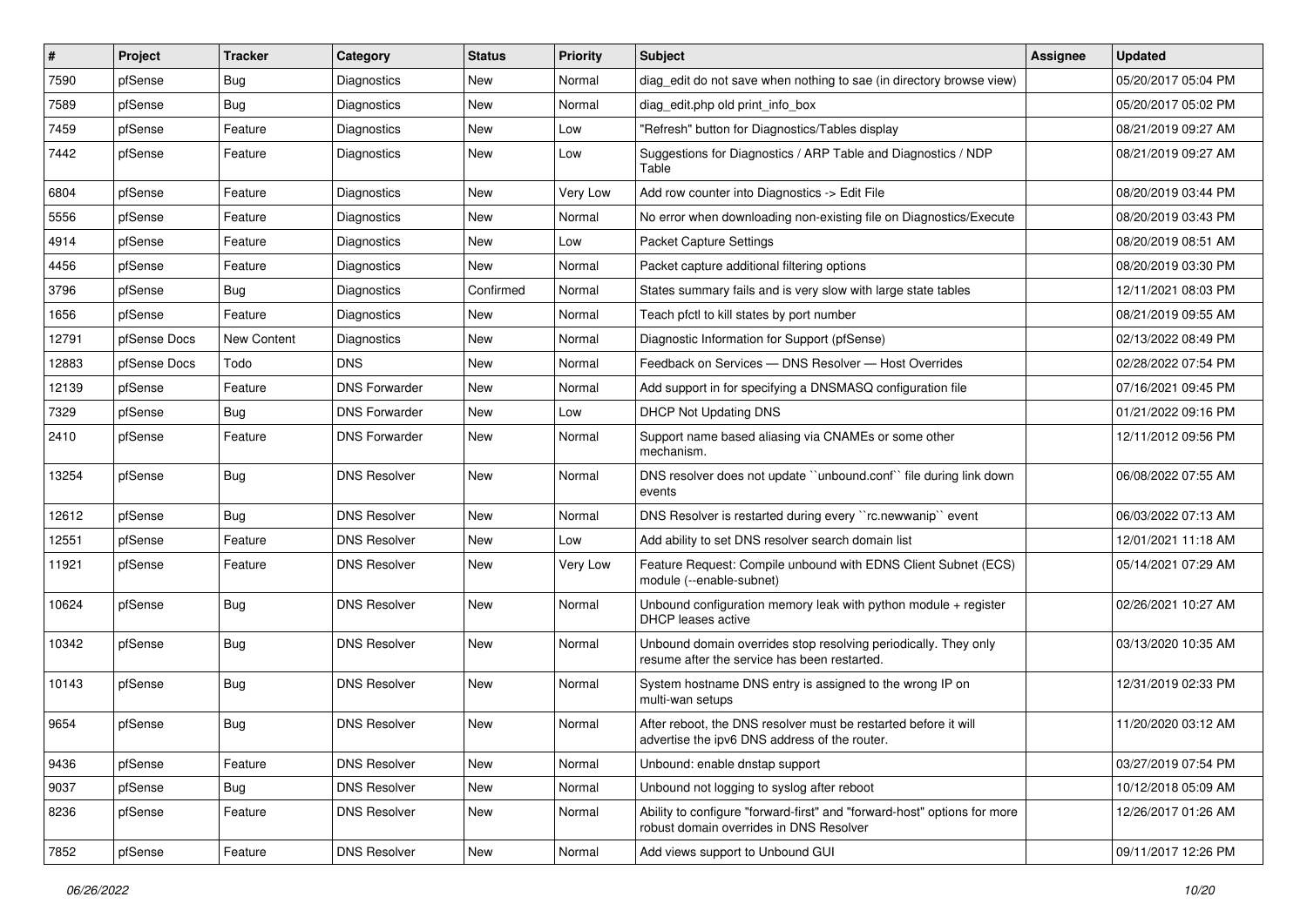| $\vert$ # | Project | <b>Tracker</b> | Category            | <b>Status</b> | <b>Priority</b> | <b>Subject</b>                                                                                                                | <b>Assignee</b> | <b>Updated</b>      |
|-----------|---------|----------------|---------------------|---------------|-----------------|-------------------------------------------------------------------------------------------------------------------------------|-----------------|---------------------|
| 7495      | pfSense | Feature        | <b>DNS Resolver</b> | New           | Low             | Ability to set TTL for local for Unbound host overrides and dhcp<br>leases                                                    |                 | 03/06/2018 09:46 AM |
| 7152      | pfSense | Bug            | <b>DNS Resolver</b> | New           | Normal          | Unbound / DNS Resolver issue if "Register DHCP static mappings in<br>the DNS Resolver" set before wildcard DNS custom options |                 | 12/18/2021 04:59 PM |
| 7096      | pfSense | Bug            | <b>DNS Resolver</b> | Feedback      | Normal          | Unbound fails to start on boot if specific network devices are<br>configured in the "Network Interfaces"                      |                 | 11/22/2021 08:59 AM |
| 6430      | pfSense | Bug            | <b>DNS Resolver</b> | Confirmed     | Low             | pfsense should sanity-check hostnames when copying from<br>dhcpd.leases to /etc/hosts                                         |                 | 08/13/2019 01:23 PM |
| 6103      | pfSense | Feature        | <b>DNS Resolver</b> | <b>New</b>    | Normal          | DNS Resolver Outgoing Interfaces should be able to use Gateway<br>Groups                                                      |                 | 10/21/2019 08:02 AM |
| 5413      | pfSense | <b>Bug</b>     | <b>DNS Resolver</b> | Confirmed     | High            | Incorrect Handling of Unbound Resolver [service restarts, cache loss,<br>DNS service interruption]                            |                 | 06/19/2022 11:11 PM |
| 4798      | pfSense | Feature        | <b>DNS Resolver</b> | New           | Normal          | Make host and domain overrides available to both DNS Resolver and<br><b>DNS Forwarder</b>                                     |                 | 06/29/2015 02:14 AM |
| 13167     | pfSense | Bug            | Dynamic DNS         | New           | Normal          | phpDynDNS: DigitalOcean ddns update fails (bad request, invalid<br>character '-' in request_id)                               |                 | 06/16/2022 09:30 PM |
| 12877     | pfSense | Bug            | Dynamic DNS         | Feedback      | Normal          | Cloudflare DynDNS fails to update more than two addresses                                                                     |                 | 05/29/2022 06:56 PM |
| 12848     | pfSense | Feature        | Dynamic DNS         | New           | Normal          | Evaluation of the DynDNS "Result Match" string                                                                                |                 | 02/22/2022 02:01 AM |
| 12602     | pfSense | Feature        | Dynamic DNS         | New           | Normal          | DHCPv6 should allow DDNS Client updates for hosts                                                                             |                 | 12/15/2021 11:00 AM |
| 11177     | pfSense | Bug            | Dynamic DNS         | New           | Normal          | DDNSv6 not using Check IP Services                                                                                            |                 | 12/21/2020 05:02 AM |
| 11147     | pfSense | Bug            | Dynamic DNS         | New           | Normal          | Domeneshop DynDNS IPv4 and IPv6                                                                                               |                 | 12/09/2020 11:47 PM |
| 11084     | pfSense | Feature        | Dynamic DNS         | New           | Normal          | Dynamic DNS include option to specify virtual IP addresses                                                                    |                 | 11/19/2020 01:26 PM |
| 10962     | pfSense | Feature        | Dynamic DNS         | New           | Normal          | Add Cpanel support for Dynamic DNS Clients                                                                                    |                 | 12/28/2020 01:56 PM |
| 10000     | pfSense | Bug            | Dynamic DNS         | New           | Normal          | Azure Dynamic DNS A and AAAA Records for Apex Zone                                                                            |                 | 03/31/2020 09:03 AM |
| 9805      | pfSense | <b>Bug</b>     | Dynamic DNS         | New           | Normal          | dynDNS cloudflare multiple entries                                                                                            |                 | 10/02/2019 04:51 PM |
| 9664      | pfSense | Bug            | Dynamic DNS         | New           | Normal          | DynDNS and Dual-wan problem with CloudFlare (works with No-Ip)                                                                |                 | 08/03/2019 10:00 AM |
| 9504      | pfSense | Bug            | Dynamic DNS         | New           | Normal          | Multiple Dynamic DNS update notifications for the same interface,<br>not differentiated by the hostname                       |                 | 05/07/2019 07:46 AM |
| 9063      | pfSense | Feature        | Dynamic DNS         | <b>New</b>    | Normal          | Allow dynamic DNS client entry to specify which Check IP service to<br>use                                                    |                 | 10/24/2018 11:53 AM |
| 8500      | pfSense | Bug            | Dynamic DNS         | New           | Low             | Incorrect categorization of status/info messages from phpDynDNS                                                               |                 | 08/16/2019 12:50 PM |
| 8432      | pfSense | <b>Bug</b>     | <b>Dynamic DNS</b>  | New           | Normal          | Dynamic DNS Client gives an error that it can't find IPv6 address<br>when WAN interface is a LAGG                             |                 | 09/17/2020 05:23 AM |
| 8406      | pfSense | Bug            | <b>Dynamic DNS</b>  | New           | Normal          | DDNS IPV6 Cloudflare Client does not detect PPOE address                                                                      |                 | 03/31/2018 11:56 AM |
| 7718      | pfSense | Feature        | Dynamic DNS         | New           | Very Low        | Hostname for Custom DynDNS Updater.                                                                                           |                 | 07/24/2017 10:05 AM |
| 7418      | pfSense | Feature        | <b>Dynamic DNS</b>  | New           | Normal          | Dynamic dns should be sorted interface name                                                                                   |                 | 08/21/2019 08:58 AM |
| 7292      | pfSense | Feature        | <b>Dynamic DNS</b>  | New           | Normal          | DynamicDNS configuration does not sync to HA secondary                                                                        |                 | 02/21/2017 04:56 PM |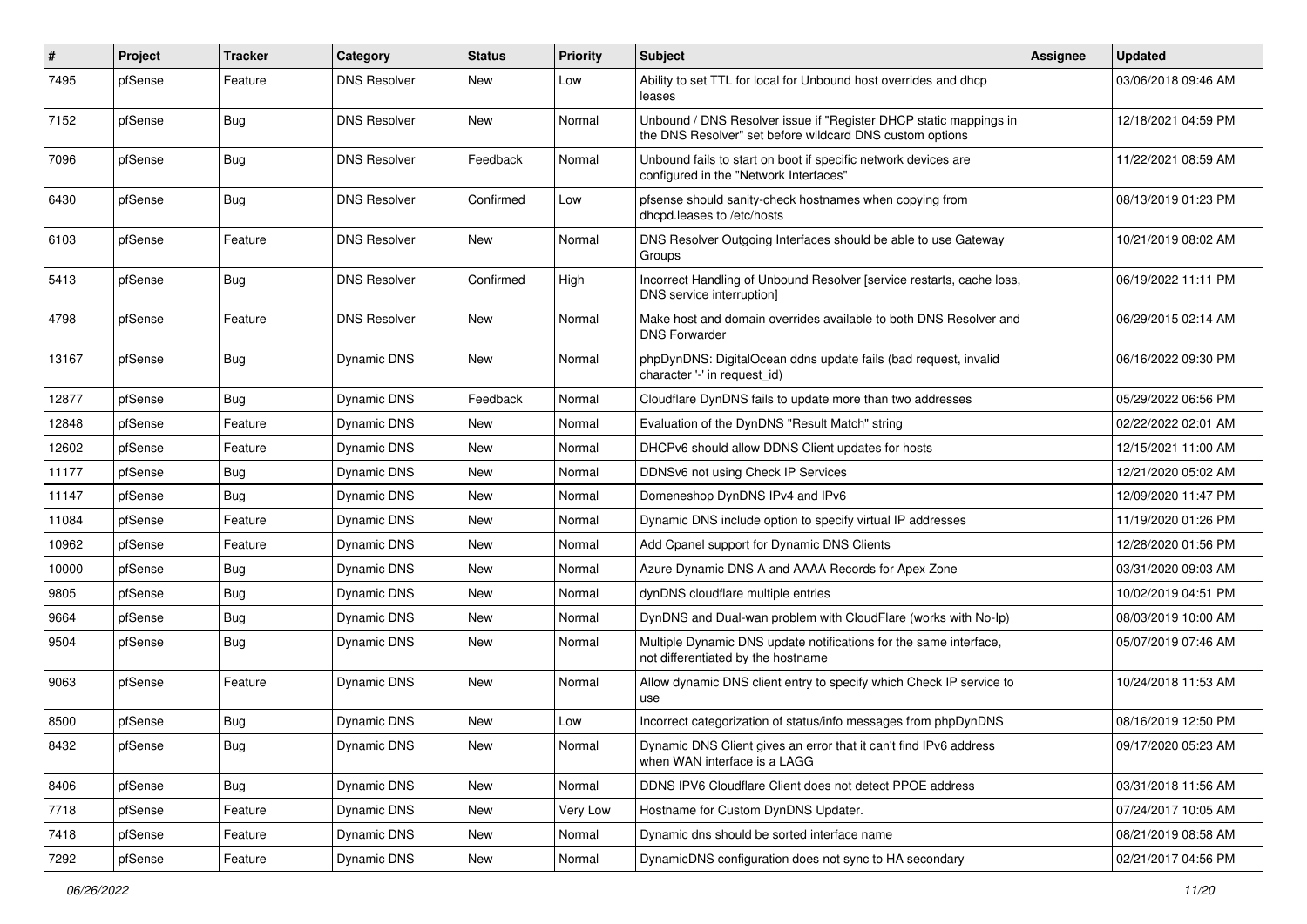| $\pmb{\#}$ | Project             | <b>Tracker</b> | Category              | <b>Status</b> | <b>Priority</b> | <b>Subject</b>                                                                                                                                                          | <b>Assignee</b> | <b>Updated</b>      |
|------------|---------------------|----------------|-----------------------|---------------|-----------------|-------------------------------------------------------------------------------------------------------------------------------------------------------------------------|-----------------|---------------------|
| 12063      | pfSense Docs        | Todo           | Dynamic DNS           | <b>New</b>    | Normal          | Feedback on Services — Dynamic DNS — Configuring RFC 2136<br>Dynamic DNS updates                                                                                        |                 | 06/18/2021 06:24 PM |
| 11235      | pfSense<br>Packages | Bug            | Filer                 | <b>New</b>    | Normal          | Filer run script when "state" unchanged                                                                                                                                 |                 | 01/08/2021 07:24 AM |
| 11178      | pfSense<br>Packages | Feature        | Filer                 | <b>New</b>    | Normal          | Filer do not ask what to do with previous filename                                                                                                                      |                 | 12/31/2020 02:45 AM |
| 10426      | pfSense<br>Packages | Bug            | Filer                 | Feedback      | Normal          | Filer must validate that File name is unig                                                                                                                              |                 | 04/20/2022 11:02 AM |
| 13067      | pfSense             | Bug            | <b>FilterDNS</b>      | <b>New</b>    | Normal          | filterdns resolve interval is twice the intended value                                                                                                                  |                 | 04/17/2022 07:45 PM |
| 12770      | pfSense Docs        | Todo           | <b>Firewall Rules</b> | <b>New</b>    | Normal          | Feedback on Firewall - Configuring firewall rules                                                                                                                       |                 | 06/25/2022 03:25 PM |
| 12268      | pfSense Docs        | Todo           | <b>Firewall Rules</b> | <b>New</b>    | Normal          | Feedback on Firewall - Aliases                                                                                                                                          |                 | 08/17/2021 12:55 AM |
| 12740      | pfSense             | Bug            | FreeBSD               | Incomplete    | Normal          | panic: esp input cb: Unexpected address family                                                                                                                          |                 | 01/27/2022 01:19 PM |
| 11184      | pfSense             | Bug            | FreeBSD               | <b>New</b>    | Normal          | PF: State policy cannot be configurable                                                                                                                                 |                 | 02/09/2021 02:43 AM |
| 12982      | pfSense<br>Packages | <b>Bug</b>     | FreeRADIUS            | New           | Normal          | FreeRadius RadReply table entries missing from pf                                                                                                                       |                 | 06/19/2022 05:38 PM |
| 12742      | pfSense<br>Packages | <b>Bug</b>     | FreeRADIUS            | Feedback      | Normal          | freeRADIUS virtual-server-default: modules dailycounter,<br>monthlycounter, noresetcounter, expire on login in authorize section<br>prevent virtual server from loading |                 | 03/01/2022 12:45 PM |
| 12286      | pfSense<br>Packages | Bug            | FreeRADIUS            | New           | Normal          | Add support for ntlm auth in LDAP                                                                                                                                       |                 | 08/20/2021 08:27 AM |
| 12126      | pfSense<br>Packages | <b>Bug</b>     | FreeRADIUS            | <b>New</b>    | Normal          | freeradius3 0.15.7 31                                                                                                                                                   |                 | 10/11/2021 08:21 AM |
| 11980      | pfSense<br>Packages | <b>Bug</b>     | FreeRADIUS            | Feedback      | Normal          | EAP does not work with SQL backend                                                                                                                                      |                 | 07/21/2021 07:24 AM |
| 11802      | pfSense<br>Packages | Bug            | FreeRADIUS            | <b>New</b>    | Normal          | FreeRADIUS sync                                                                                                                                                         |                 | 05/10/2021 04:18 AM |
| 11534      | pfSense<br>Packages | Regression     | FreeRADIUS            | New           | High            | FreeRADIUS EAP anonymous connection forbidden out-of-tunnel                                                                                                             |                 | 07/14/2021 02:32 AM |
| 11138      | pfSense<br>Packages | Feature        | FreeRADIUS            | New           | Normal          | new WebGUI checkboxes needed                                                                                                                                            |                 | 12/07/2020 08:28 AM |
| 11026      | pfSense<br>Packages | Feature        | FreeRADIUS            | <b>New</b>    | Low             | Feedback on Packages — FreeRADIUS package                                                                                                                               |                 | 11/02/2020 07:21 AM |
| 10695      | pfSense<br>Packages | Bug            | FreeRADIUS            | <b>New</b>    | Normal          | FreeRadius Accounting skipping MBs after reboot due to power down                                                                                                       |                 | 06/24/2020 04:49 AM |
| 10377      | pfSense<br>Packages | Feature        | FreeRADIUS            | <b>New</b>    | Very Low        | Allow usage of TOTP (Google-Authenticator) without PIN                                                                                                                  |                 | 03/30/2020 11:43 AM |
| 10297      | pfSense<br>Packages | Feature        | FreeRADIUS            | Assigned      | Normal          | IPv6 user attributes                                                                                                                                                    |                 | 04/21/2022 12:39 PM |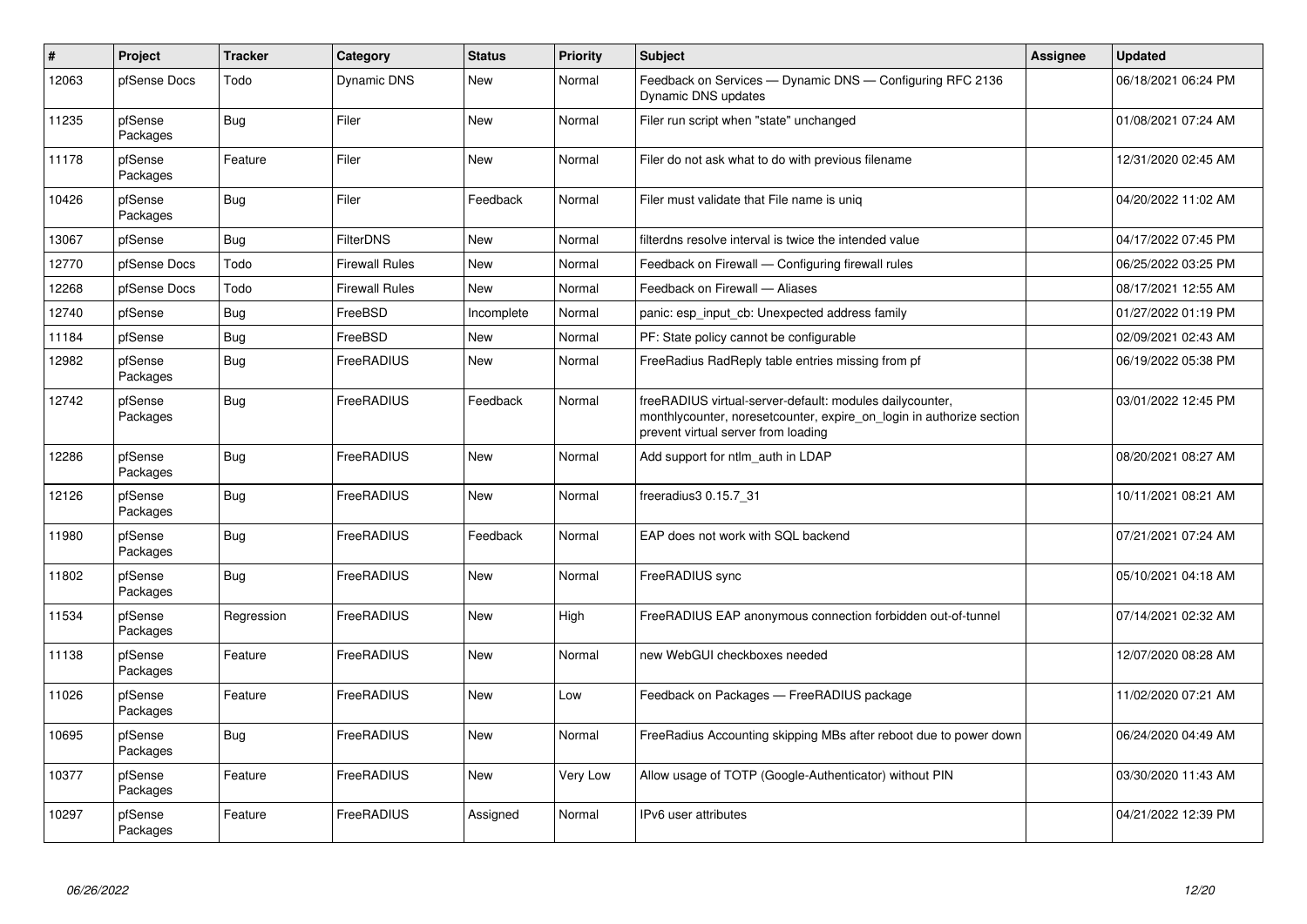| $\#$  | Project             | <b>Tracker</b> | Category   | <b>Status</b> | <b>Priority</b> | <b>Subject</b>                                                                             | Assignee | <b>Updated</b>      |
|-------|---------------------|----------------|------------|---------------|-----------------|--------------------------------------------------------------------------------------------|----------|---------------------|
| 9704  | pfSense<br>Packages | Feature        | FreeRADIUS | New           | Normal          | Enable filter username                                                                     |          | 08/27/2019 12:07 PM |
| 8836  | pfSense<br>Packages | Feature        | FreeRADIUS | New           | Normal          | Define Idap group vlan assignment in users file                                            |          | 08/26/2018 07:53 AM |
| 8769  | pfSense<br>Packages | Feature        | FreeRADIUS | <b>New</b>    | Normal          | Allow FreeRADIUS users to change their own Passwords and Pins                              |          | 10/11/2018 11:34 AM |
| 8589  | pfSense<br>Packages | Bug            | FreeRADIUS | New           | Normal          | FreeRadius 0.15.5_2 ignoring tunnelled-reply=no                                            |          | 02/18/2019 03:40 PM |
| 8513  | pfSense<br>Packages | <b>Bug</b>     | FreeRADIUS | New           | High            | Freeradius 3.x Idap problem                                                                |          | 02/18/2019 05:22 PM |
| 8264  | pfSense<br>Packages | Bug            | FreeRADIUS | New           | Normal          | Radiusd restart on WAN change results in freeradius not running<br>(and possible solution) |          | 04/21/2022 12:39 PM |
| 8251  | pfSense<br>Packages | <b>Bug</b>     | FreeRADIUS | Feedback      | Normal          | Captiveportal + FreeRadius "Last activity" resets to Session start                         |          | 08/13/2019 11:10 AM |
| 8224  | pfSense<br>Packages | Feature        | FreeRADIUS | New           | Normal          | Add "OU" field to FreeRADIUS page                                                          |          | 02/21/2018 12:53 AM |
| 8161  | pfSense<br>Packages | Feature        | FreeRADIUS | New           | Very Low        | Add virtual server support to FreeRadius                                                   |          | 12/05/2017 01:57 PM |
| 8031  | pfSense<br>Packages | Feature        | FreeRADIUS | New           | Normal          | FreeRADIUS copy entry function                                                             |          | 08/16/2019 01:01 PM |
| 7608  | pfSense<br>Packages | Feature        | FreeRADIUS | New           | Very Low        | Captive Portal amount of traffic Account + Free Radius+Mysql                               |          | 05/28/2017 09:08 AM |
| 7403  | pfSense<br>Packages | Bug            | FreeRADIUS | New           | Normal          | Captive Portal + freeradius2 + MySQL problems with German Umlaut                           |          | 03/17/2017 09:12 AM |
| 4506  | pfSense<br>Packages | Feature        | FreeRADIUS | New           | Normal          | FreeRADIUS groups/hunt groups                                                              |          | 03/10/2015 08:51 PM |
| 12951 | pfSense<br>Packages | <b>Bug</b>     | <b>FRR</b> | Feedback      | Normal          | FRR cannot remove IPv6 routes                                                              |          | 03/22/2022 09:24 PM |
| 12889 | pfSense<br>Packages | Feature        | <b>FRR</b> | New           | Normal          | FRR GUI add set ipv6 next-hop global                                                       |          | 03/02/2022 06:10 AM |
| 12751 | pfSense<br>Packages | <b>Bug</b>     | <b>FRR</b> | New           | Normal          | Improve FRR route restoration after gateway events                                         |          | 02/06/2022 11:07 PM |
| 12084 | pfSense<br>Packages | <b>Bug</b>     | <b>FRR</b> | New           | Normal          | libfrr.so.0 error on SG-1100                                                               |          | 06/26/2021 08:22 AM |
| 11963 | pfSense<br>Packages | Feature        | <b>FRR</b> | New           | Normal          | Dynamically change OSPF interface costs on selected interfaces on<br>CARP event            |          | 05/26/2021 04:13 AM |
| 11936 | pfSense<br>Packages | <b>Bug</b>     | <b>FRR</b> | Incomplete    | High            | FRR does not connect BGP when using password                                               |          | 05/19/2021 08:12 AM |
| 11841 | pfSense<br>Packages | <b>Bug</b>     | <b>FRR</b> | New           | Normal          | FRR access lists default bahavior changed to permit by default                             |          | 04/22/2021 09:52 AM |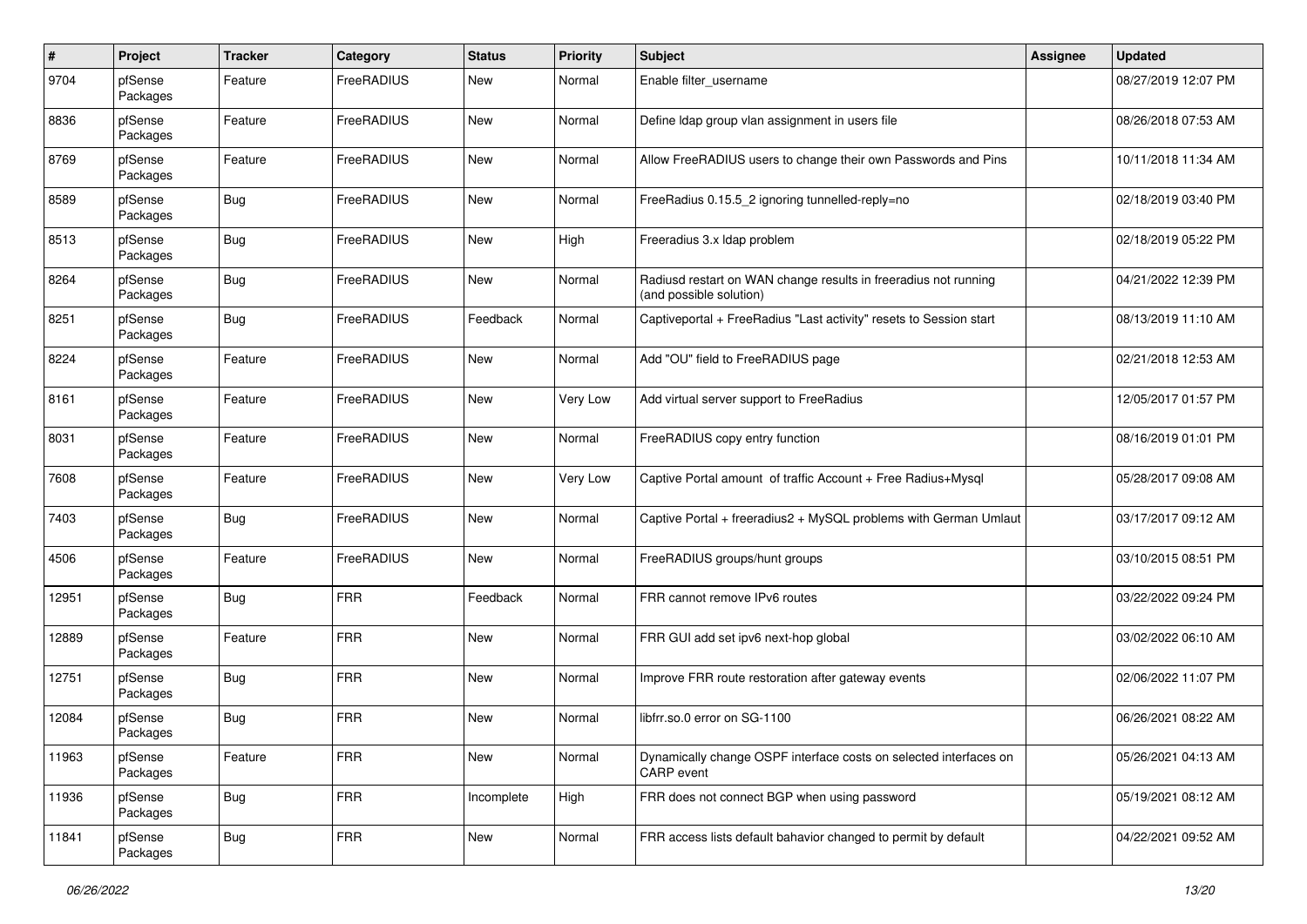| #     | Project             | <b>Tracker</b> | Category           | <b>Status</b>                 | <b>Priority</b> | <b>Subject</b>                                                                                                                                                     | Assignee | <b>Updated</b>      |
|-------|---------------------|----------------|--------------------|-------------------------------|-----------------|--------------------------------------------------------------------------------------------------------------------------------------------------------------------|----------|---------------------|
| 11837 | pfSense<br>Packages | Feature        | <b>FRR</b>         | New                           | LOW             | Increase field length of FRR Networks in Access Lists and Prefix<br>Lists                                                                                          |          | 04/22/2021 07:10 AM |
| 11835 | pfSense<br>Packages | <b>Bug</b>     | <b>FRR</b>         | New                           | Normal          | FRR OSPF redistributed connected routes disappearing                                                                                                               |          | 04/22/2021 07:11 AM |
| 11823 | pfSense<br>Packages | Feature        | <b>FRR</b>         | New                           | Normal          | Route handling enhancements                                                                                                                                        |          | 04/19/2021 06:23 PM |
| 11703 | pfSense<br>Packages | Feature        | <b>FRR</b>         | New                           | Normal          | add Krill and Routinator support BGP RPKI                                                                                                                          |          | 03/18/2021 07:47 PM |
| 11650 | pfSense<br>Packages | <b>Bug</b>     | <b>FRR</b>         | New                           | Very Low        | FRR configuration broken on restore of manually edited FRR config<br>sections                                                                                      |          | 03/10/2021 08:50 AM |
| 11377 | pfSense<br>Packages | Bug            | <b>FRR</b>         | <b>Pull Request</b><br>Review | Normal          | FRR deinstall                                                                                                                                                      |          | 03/10/2021 08:21 AM |
| 11158 | pfSense<br>Packages | <b>Bug</b>     | <b>FRR</b>         | New                           | High            | <b>FRR Prefix Lists</b>                                                                                                                                            |          | 12/30/2020 04:55 PM |
| 10935 | pfSense<br>Packages | <b>Bug</b>     | <b>FRR</b>         | New                           | Normal          | FRR 0.6.7-6 - BGPD service recycled IPv6 without Route Map                                                                                                         |          | 12/30/2020 05:00 PM |
| 10516 | pfSense<br>Packages | <b>Bug</b>     | <b>FRR</b>         | <b>New</b>                    | Normal          | <b>FRR Access list</b>                                                                                                                                             |          | 12/06/2020 11:02 PM |
| 10503 | pfSense<br>Packages | <b>Bug</b>     | <b>FRR</b>         | New                           | Normal          | Flapping any GW in multi-WAN influences restating all IPsec tunnels<br>in FRR which leads to dropping all IPsec VTI static routes and related<br><b>BGP</b> issues |          | 05/08/2020 07:51 PM |
| 10358 | pfSense<br>Packages | Feature        | <b>FRR</b>         | New                           | Very Low        | <b>Stage FRR Configuration Changes</b>                                                                                                                             |          | 03/19/2020 06:48 AM |
| 13295 | pfSense             | <b>Bug</b>     | Gateway Monitoring | <b>Pull Request</b><br>Review | Normal          | Incorrect function parameters for "get_dpinger_status()" call in<br>`qwlb.inc``                                                                                    |          | 06/24/2022 07:25 AM |
| 13242 | pfSense             | Feature        | Gateway Monitoring | New                           | Normal          | Enhancements to static route creation/deletion for dpinger monitor<br>IPs                                                                                          |          | 06/03/2022 11:20 AM |
| 13076 | pfSense             | <b>Bug</b>     | Gateway Monitoring | New                           | Normal          | Marking a gateway as down does not affect IPsec entries using<br>gateway groups                                                                                    |          | 06/03/2022 10:32 AM |
| 11960 | pfSense             | <b>Bug</b>     | Gateway Monitoring | Feedback                      | Normal          | Gateway Monitoring Traffic Goes Out Default Gateway                                                                                                                |          | 12/20/2021 05:43 AM |
| 7671  | pfSense             | Feature        | Gateway Monitoring | New                           | Normal          | Gateway Monitoring Via Custom Script or Telnet.                                                                                                                    |          | 09/18/2020 02:59 PM |
| 3859  | pfSense             | Feature        | Gateway Monitoring | New                           | _OW             | Make it possible to set the source IP address for gateway monitoring                                                                                               |          | 11/06/2016 10:12 PM |
| 13294 | pfSense             | Feature        | Gateways           | New                           | LOW             | Change gateway name                                                                                                                                                |          | 06/22/2022 06:07 PM |
| 12857 | pfSense             | Bug            | Gateways           | New                           | Normal          | Firewall gateway goes away when making changes to Bridge0 device                                                                                                   |          | 02/27/2022 11:20 AM |
| 12764 | pfSense             | <b>Bug</b>     | Gateways           | New                           | Normal          | VTI gateway status is pending after assigning the VTI interface                                                                                                    |          | 02/07/2022 05:41 AM |
| 12632 | pfSense             | <b>Bug</b>     | Gateways           | New                           | High            | Assigning a /30 WAN IP address at the console does not save the<br>gateway correctly                                                                               |          | 05/17/2022 02:28 PM |
| 12077 | pfSense             | Feature        | Gateways           | New                           | Normal          | Allow stick-connections per gateway group                                                                                                                          |          | 06/24/2021 08:45 AM |
| 11213 | pfSense             | Feature        | Gateways           | New                           | Low             | Option to mark gateway as down directly from Table                                                                                                                 |          | 01/03/2021 07:09 AM |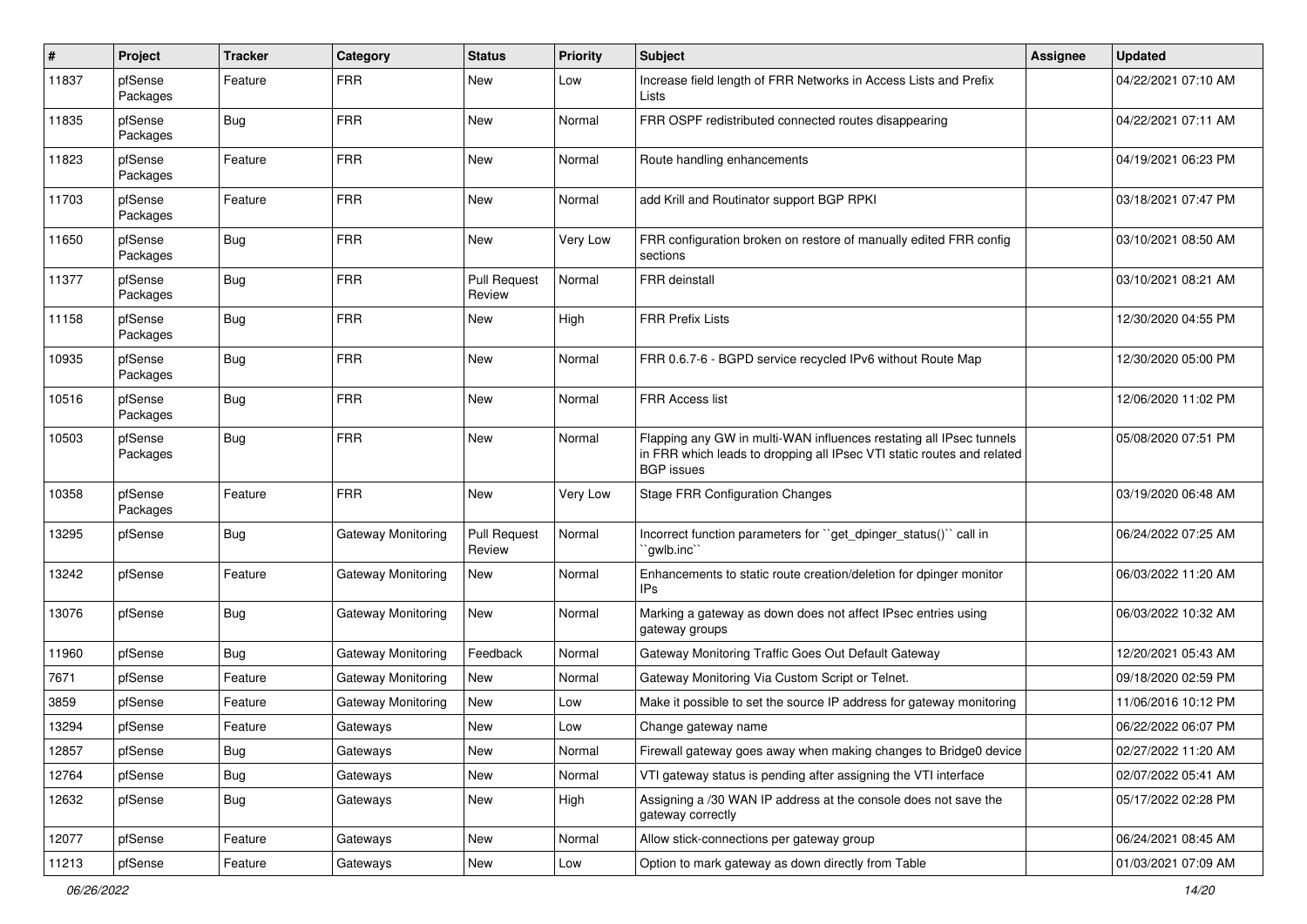| #     | Project             | <b>Tracker</b> | Category | <b>Status</b> | <b>Priority</b> | Subject                                                                                     | <b>Assignee</b> | <b>Updated</b>      |
|-------|---------------------|----------------|----------|---------------|-----------------|---------------------------------------------------------------------------------------------|-----------------|---------------------|
| 9650  | pfSense             | Bug            | Gateways | New           | Normal          | IPv6 connection drops (ir-)regular on Kabelvodafone (German cable<br>ISP)                   |                 | 07/27/2019 07:14 AM |
| 8846  | pfSense             | Bug            | Gateways | New           | Low             | Misleading gateway error message adding/editing static routes using<br>a disabled interface |                 | 08/21/2019 11:29 AM |
| 8743  | pfSense             | Todo           | Gateways | <b>New</b>    | Low             | Gateway Groups page should list gateways in tier order                                      |                 | 08/14/2019 12:16 PM |
| 8343  | pfSense             | Bug            | Gateways | New           | Normal          | Gateway Routes (Default Routes) not removed in Kernel when<br>removed from GUI              |                 | 05/14/2020 01:22 AM |
| 12805 | pfSense Docs        | New Content    | General  | <b>New</b>    | Very Low        | Add documentation about what triggers a notfication                                         |                 | 02/15/2022 05:10 PM |
| 12804 | pfSense Docs        | New Content    | General  | New           | Very Low        | Create Slack documentation                                                                  |                 | 02/15/2022 04:59 PM |
| 12570 | pfSense Docs        | Correction     | General  | New           | Normal          | Active appliance list missing 6100                                                          |                 | 12/06/2021 11:41 AM |
| 12214 | pfSense Docs        | Todo           | General  | New           | Low             | Connect to WebGui.                                                                          |                 | 08/05/2021 04:39 AM |
| 13098 | pfSense<br>Packages | Bug            | haproxy  | Feedback      | Low             | HAProxy Virtual IP broken link under Frontend setup                                         |                 | 04/27/2022 08:35 AM |
| 13022 | pfSense<br>Packages | Bug            | haproxy  | Feedback      | Normal          | HAProxy - Sub Frontends ignore Client verification CA certificates                          |                 | 04/06/2022 12:55 PM |
| 12465 | pfSense<br>Packages | Feature        | haproxy  | New           | Normal          | Add forwardfor advanced usecases                                                            |                 | 10/16/2021 07:35 PM |
| 12427 | pfSense<br>Packages | Todo           | haproxy  | <b>New</b>    | Normal          | ha-proxy: action order in the GUI is not keeped in the resulting<br>ha-proxy configuration  |                 | 10/06/2021 07:02 AM |
| 11036 | pfSense<br>Packages | Bug            | haproxy  | New           | Normal          | <b>HAproxy ACL</b>                                                                          |                 | 02/11/2022 11:27 AM |
| 11000 | pfSense<br>Packages | Bug            | haproxy  | New           | Very Low        | haproxy deprecated trick suggested                                                          |                 | 12/23/2020 02:55 PM |
| 10936 | pfSense<br>Packages | <b>Bug</b>     | haproxy  | Feedback      | Normal          | both haproxy/haproxy-devel non-existent option lb-agent-chk                                 |                 | 04/21/2022 12:40 PM |
| 9648  | pfSense<br>Packages | Feature        | haproxy  | New           | Very Low        | Multiple node Sync HAProxy configuration to backup CARP<br>members via XMLRPC.              |                 | 07/25/2019 10:04 AM |
| 9599  | pfSense<br>Packages | Feature        | haproxy  | New           | Normal          | Support for "peers" in HAproxy                                                              |                 | 06/25/2019 01:47 AM |
| 9500  | pfSense<br>Packages | Bug            | haproxy  | New           | Normal          | HAproxy does not delete non-applicable action config                                        |                 | 01/18/2022 06:28 AM |
| 9261  | pfSense<br>Packages | Bug            | haproxy  | <b>New</b>    | Normal          | haproxy GUI failure                                                                         |                 | 01/08/2019 12:41 PM |
| 9247  | pfSense<br>Packages | Bug            | haproxy  | New           | Low             | HAProxy multiple server selection on stats pages doesn't work                               |                 | 01/02/2019 04:44 PM |
| 9077  | pfSense<br>Packages | Feature        | haproxy  | New           | Normal          | haproxy UI: Add seperator lines                                                             |                 | 10/29/2018 06:06 AM |
| 8982  | pfSense<br>Packages | Feature        | haproxy  | New           | Normal          | HAproxy ACL support for map in configuration UI                                             |                 | 06/25/2019 01:49 AM |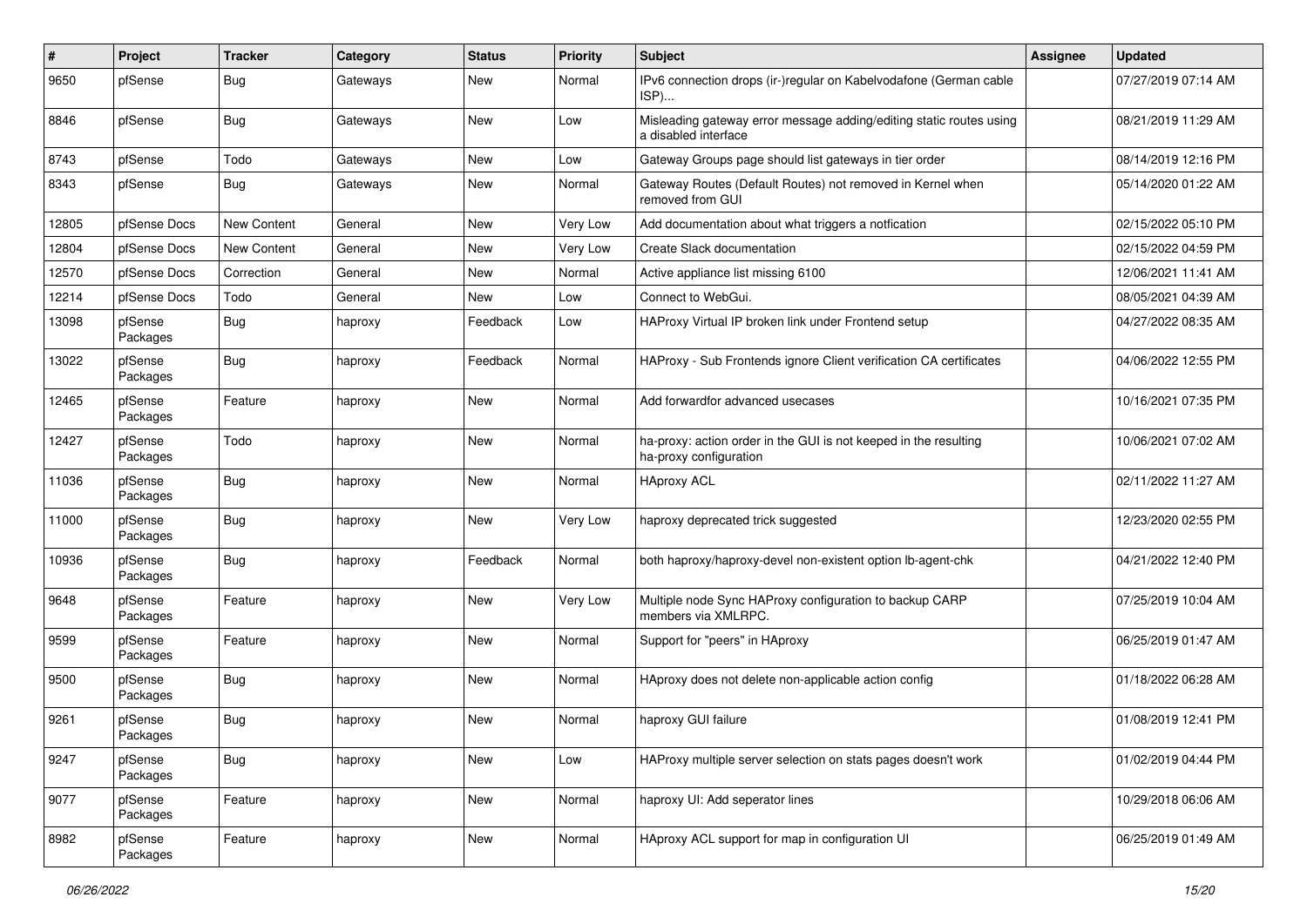| $\pmb{\#}$ | Project             | <b>Tracker</b>     | Category           | <b>Status</b> | <b>Priority</b> | <b>Subject</b>                                                                                      | <b>Assignee</b> | <b>Updated</b>      |
|------------|---------------------|--------------------|--------------------|---------------|-----------------|-----------------------------------------------------------------------------------------------------|-----------------|---------------------|
| 8902       | pfSense<br>Packages | <b>Bug</b>         | haproxy            | New           | Normal          | HAproxy package not use custom DNS for lookup on apply new<br>config                                |                 | 09/16/2018 08:16 AM |
| 8869       | pfSense<br>Packages | Feature            | haproxy            | New           | Normal          | HAproxy should use RFC 7919 DH parameter files                                                      |                 | 10/17/2018 10:46 AM |
| 8438       | pfSense<br>Packages | Bug                | haproxy            | <b>New</b>    | High            | haproxy: can't use ACL for cert with http-response actions                                          |                 | 05/24/2018 01:12 PM |
| 8232       | pfSense<br>Packages | Feature            | haproxy            | New           | Normal          | different ssl options based on the sni name                                                         |                 | 01/30/2019 10:36 AM |
| 8213       | pfSense<br>Packages | Bug                | haproxy            | <b>New</b>    | Normal          | acl src file not populated from alias                                                               |                 | 12/21/2017 02:02 PM |
| 8121       | pfSense<br>Packages | Feature            | haproxy            | New           | Normal          | haproxy, allow to generate backends even they don't seem to be<br>used                              |                 | 11/23/2017 04:04 AM |
| 7686       | pfSense<br>Packages | Feature            | haproxy            | New           | Normal          | Add option in HAProxy to configure SSL defaults based on the<br>Mozilla SSL Configuration Generator |                 | 08/16/2019 01:09 PM |
| 7462       | pfSense<br>Packages | Bug                | haproxy            | New           | Normal          | HAproxy not rebinding properly after WAN DHCP IP change                                             |                 | 01/11/2018 09:15 AM |
| 7039       | pfSense<br>Packages | Bug                | haproxy            | Feedback      | Normal          | HAProxy backend configuration does not handle intermediate CAs<br>properly                          |                 | 04/21/2022 12:40 PM |
| 6861       | pfSense<br>Packages | Bug                | haproxy            | <b>New</b>    | Normal          | Ha-Proxy duplicated backend used in place of original backend                                       |                 | 02/18/2019 05:30 PM |
| 6784       | pfSense<br>Packages | Bug                | haproxy            | <b>New</b>    | Normal          | HAProxy version .48 will not use URL Table Alias for front end<br>listener                          |                 | 02/18/2019 05:32 PM |
| 12861      | pfSense Docs        | Correction         | Hardware           | <b>New</b>    | Normal          | pfSense hardware tuning guide references obsolete interface loader<br>variable & buffer limits      |                 | 02/23/2022 05:31 PM |
| 12659      | pfSense Docs        | Todo               | Hardware           | New           | Normal          | Feedback on Hardware - Hardware Tuning and Troubleshooting -<br>Flow Control for ix                 |                 | 01/16/2022 10:22 AM |
| 12597      | pfSense Docs        | <b>New Content</b> | Hardware           | New           | Normal          | How to reset IPMI settings and password for Netgate appliances                                      |                 | 05/07/2022 12:33 PM |
| 12461      | pfSense Docs        | Todo               | Hardware           | New           | Normal          | Improve macOS Serial Command Instructions                                                           |                 | 10/15/2021 03:47 PM |
| 12237      | pfSense Docs        | Todo               | Hardware           | New           | Normal          | Feedback on Hardware - Hardware Tuning and Troubleshooting                                          |                 | 08/10/2021 03:13 AM |
| 13003      | pfSense             | Bug                | Hardware / Drivers | New           | Normal          | Malicious Driver Detection event on ixl driver                                                      |                 | 06/25/2022 05:00 PM |
| 12821      | pfSense             | Regression         | Hardware / Drivers | Confirmed     | Normal          | Intel e1000 driver (em & igb) cannot pass VLAN0 tagged packets                                      |                 | 06/05/2022 08:23 AM |
| 12300      | pfSense             | Feature            | Hardware / Drivers | New           | Normal          | Add Aquantia Atlantic driver to pfsense                                                             |                 | 09/14/2021 06:49 AM |
| 11876      | pfSense             | Feature            | Hardware / Drivers | New           | Normal          | OpenSSL does not use QAT acceleration on pfSense Plus<br>21.02-RELEASE-p1 or 21.05-DEVELOPMENT      |                 | 05/03/2021 08:02 AM |
| 11731      | pfSense             | Bug                | Hardware / Drivers | New           | Normal          | Missing support for Realtek USB NICs                                                                |                 | 03/30/2021 04:32 AM |
| 11438      | pfSense             | Feature            | Hardware / Drivers | New           | Low             | Allow multiple cryptographic accelerator modules to be loaded at the<br>same time                   |                 | 02/18/2021 12:40 PM |
| 10805      | pfSense             | Feature            | Hardware / Drivers | New           | Normal          | Intel QAT (QuickAssist) encryption support for PfSense                                              |                 | 07/31/2020 03:13 PM |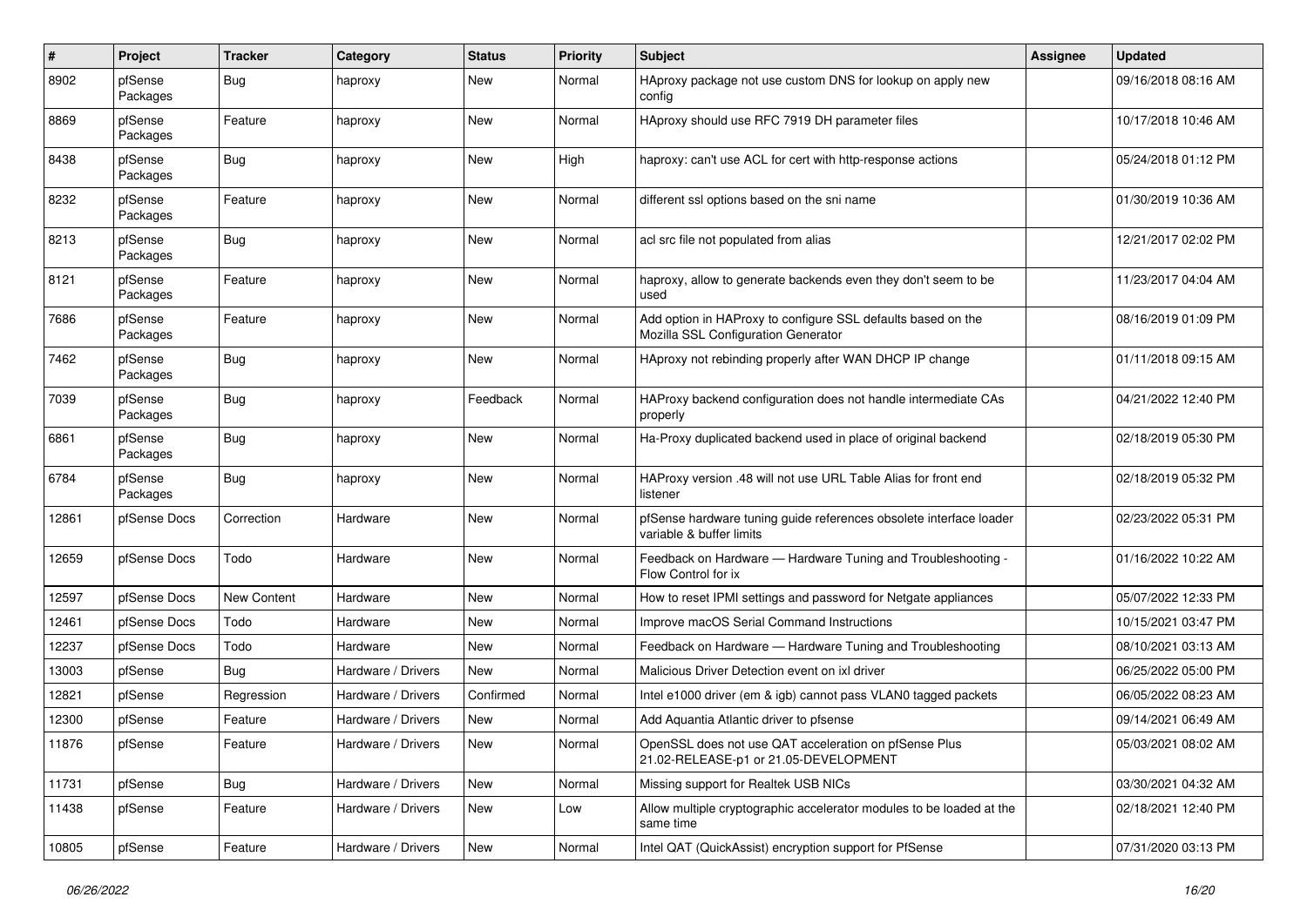| $\sharp$ | Project      | <b>Tracker</b>     | Category                 | <b>Status</b> | <b>Priority</b> | <b>Subject</b>                                                                                     | <b>Assignee</b> | <b>Updated</b>      |
|----------|--------------|--------------------|--------------------------|---------------|-----------------|----------------------------------------------------------------------------------------------------|-----------------|---------------------|
| 10621    | pfSense      | Feature            | Hardware / Drivers       | Feedback      | Normal          | Update system.inc/system identify specific platform() update to<br>accommodate AWS, Azure and GCP  |                 | 06/02/2020 03:16 PM |
| 10584    | pfSense      | Bug                | Hardware / Drivers       | <b>New</b>    | Normal          | SG-3100 with M.2: shutdown instead of reboot                                                       |                 | 07/21/2020 03:08 AM |
| 10577    | pfSense      | Bug                | Hardware / Drivers       | Feedback      | Normal          | intel x553 (c3000 chipset) loading x520 driver                                                     |                 | 05/28/2020 03:59 AM |
| 9800     | pfSense      | Feature            | Hardware / Drivers       | <b>New</b>    | Normal          | Add toggle for net.isr.dispatch=deferred in GUI                                                    |                 | 09/29/2019 06:18 AM |
| 9094     | pfSense      | <b>Bug</b>         | Hardware / Drivers       | Assigned      | Normal          | MBT console settings are not forced to video console                                               |                 | 11/07/2018 10:23 AM |
| 7720     | pfSense      | Feature            | Hardware / Drivers       | <b>New</b>    | Normal          | Add general watchdog kernel modules (like ichwd) and watchdogd<br>support in the GUI.              |                 | 08/19/2019 01:20 PM |
| 6574     | pfSense      | Feature            | Hardware / Drivers       | New           | Normal          | Support USB RNDIS network interfaces                                                               |                 | 08/20/2019 08:46 AM |
| 13206    | pfSense Plus | <b>Bug</b>         | Hardware / Drivers       | <b>New</b>    | Normal          | SG-3100 LED GPIO hangs                                                                             |                 | 06/11/2022 07:01 PM |
| 12832    | pfSense Plus | Feature            | Hardware / Drivers       | <b>New</b>    | Very Low        | 6100 configurable Blinking Blue LED                                                                |                 | 02/22/2022 07:30 AM |
| 12607    | pfSense Plus | <b>Bug</b>         | Hardware / Drivers       | New           | High            | Instability with Snort Inline with AWS Instances                                                   |                 | 01/10/2022 09:03 PM |
| 12534    | pfSense Plus | Feature            | Hardware / Drivers       | New           | Normal          | Generate a ISO Image for Remote Restore of pfSense Plus on the<br>XG-1537 and 1541 units with IPMI |                 | 05/30/2022 10:28 AM |
| 11770    | pfSense Plus | Bug                | Hardware / Drivers       | New           | Normal          | Pantech UML295 USB Modem No Longer Functional                                                      |                 | 04/01/2021 11:28 AM |
| 11732    | pfSense Plus | Feature            | Hardware / Drivers       | New           | Normal          | Add VXLAN Support to pfSense Plus                                                                  |                 | 03/15/2022 02:35 AM |
| 10732    | pfSense      | Feature            | <b>High Availability</b> | New           | Very Low        | Warning banner for secondary HA node                                                               |                 | 12/23/2021 03:34 AM |
| 8474     | pfSense      | Feature            | <b>High Availability</b> | New           | Low             | Easier Conversion to HA Pair from Existing Non-HA Firewall                                         |                 | 04/19/2018 11:52 PM |
| 12411    | pfSense Docs | Todo               | <b>High Availability</b> | New           | Normal          | Feedback on High Availability - pfSense XML-RPC Config Sync<br>Overview                            |                 | 09/29/2021 10:39 AM |
| 11739    | pfSense Docs | <b>New Content</b> | <b>High Availability</b> | New           | Normal          | Manual Outbound NAT rules in HA setup                                                              |                 | 07/09/2021 08:26 AM |
| 11714    | pfSense Docs | New Content        | High Availability        | New           | Normal          | Feedback on Troubleshooting — Troubleshooting High Availability<br><b>DHCP Failover</b>            |                 | 03/21/2021 05:58 PM |
| 13277    | pfSense      | <b>Bug</b>         | <b>IGMP Proxy</b>        | <b>New</b>    | Normal          | IGMP Proxy webConfigurator Page Always Produces Error                                              |                 | 06/16/2022 07:50 PM |
| 13276    | pfSense      | Bug                | <b>IGMP Proxy</b>        | New           | Normal          | IGMP Proxy Error Message for Logging Links to System Log Instead<br>of Routing Log                 |                 | 06/16/2022 07:48 PM |
| 11954    | pfSense      | Feature            | <b>IGMP Proxy</b>        | <b>New</b>    | Normal          | <b>Multicast limits</b>                                                                            |                 | 05/25/2021 12:36 AM |
| 11953    | pfSense      | Bug                | <b>IGMP Proxy</b>        | New           | Normal          | XG-1541 crashes when igmpproxy is enabled and network interfaces<br>status change                  |                 | 05/24/2021 04:55 PM |
| 10150    | pfSense      | Bug                | <b>IGMP Proxy</b>        | <b>New</b>    | Normal          | IGMP Proxy does not scale to hundreds of streams                                                   |                 | 01/03/2020 02:56 AM |
| 9338     | pfSense      | Bug                | <b>IGMP Proxy</b>        | <b>New</b>    | Normal          | igmpproxy ignoring downstream vlan interface                                                       |                 | 02/22/2019 03:48 AM |
| 8711     | pfSense      | <b>Bug</b>         | <b>IGMP Proxy</b>        | New           | Normal          | igmpproxy with PPPoE Interfaces                                                                    |                 | 07/28/2018 09:21 AM |
| 3862     | pfSense      | Feature            | <b>IGMP Proxy</b>        | <b>New</b>    | Normal          | Allow configuration of IGMP proxy's 'quickleave' parameter from the<br>web interface               |                 | 04/05/2016 03:24 AM |
| 3382     | pfSense      | Bug                | <b>IGMP Proxy</b>        | New           | Normal          | IGMPPROXY fails with more than 32 interfaces                                                       |                 | 07/12/2016 11:01 PM |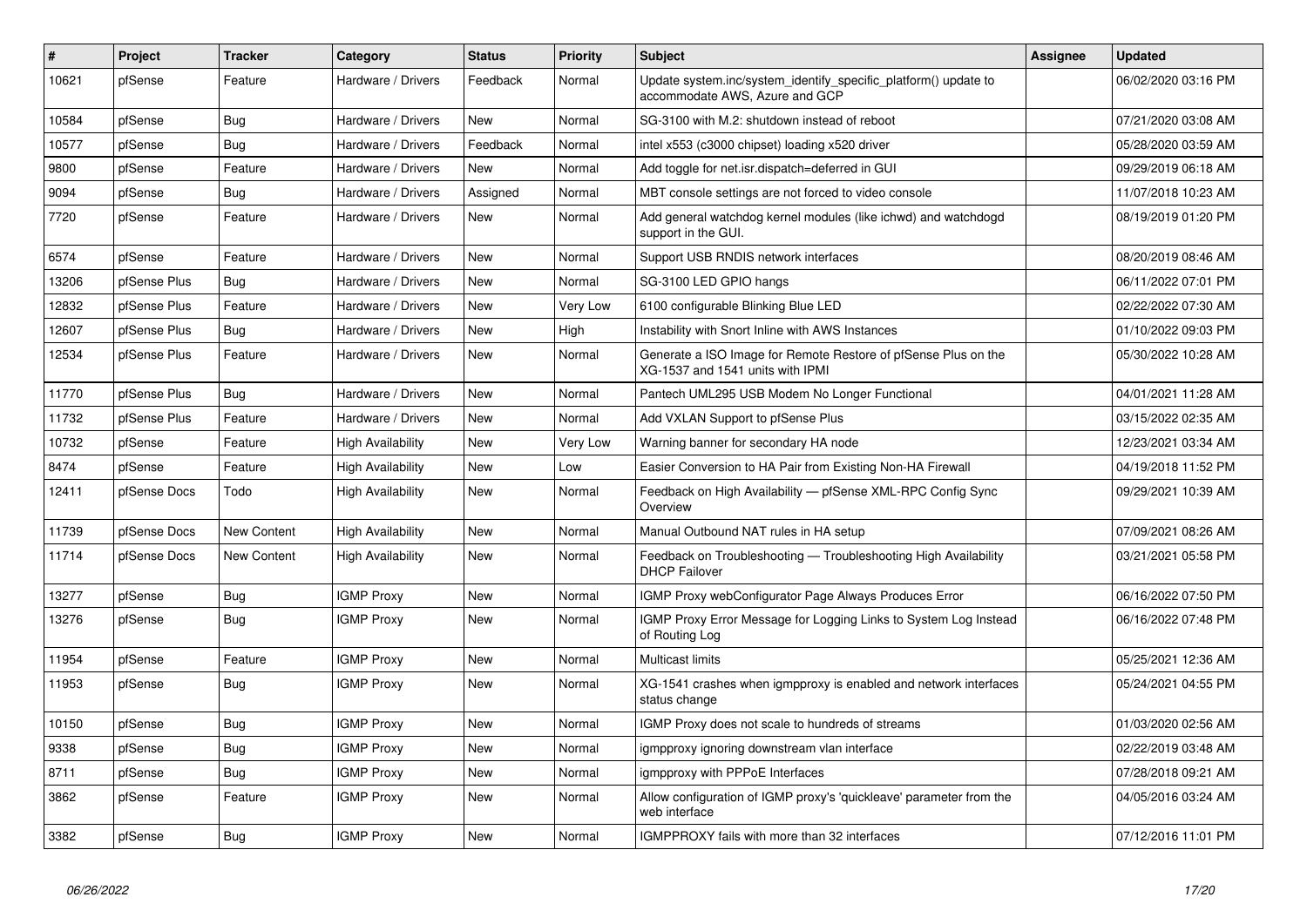| #     | Project      | <b>Tracker</b> | Category   | <b>Status</b>                 | <b>Priority</b> | <b>Subject</b>                                                                                                                                                                                  | <b>Assignee</b> | <b>Updated</b>      |
|-------|--------------|----------------|------------|-------------------------------|-----------------|-------------------------------------------------------------------------------------------------------------------------------------------------------------------------------------------------|-----------------|---------------------|
| 12960 | pfSense      | Bug            | Installer  | <b>New</b>                    | Normal          | VGA installer image defaults to serial console, serial console is<br>default in GUI settings                                                                                                    |                 | 05/10/2022 03:19 PM |
| 12813 | pfSense      | Feature        | Installer  | <b>New</b>                    | Low             | Recover extra data in the installer                                                                                                                                                             |                 | 02/17/2022 07:52 AM |
| 12367 | pfSense      | Todo           | Installer  | New                           | Normal          | ZFS: Do not show memstick disk on target list                                                                                                                                                   |                 | 09/13/2021 07:37 AM |
| 11363 | pfSense      | Bug            | Installer  | New                           | Normal          | Clean Install 2.5.0 fails due to hardware incompability                                                                                                                                         |                 | 02/04/2021 11:06 AM |
| 10690 | pfSense      | Bug            | Installer  | New                           | Low             | Not possible to make UFS install on ZFS formatted drive                                                                                                                                         |                 | 04/21/2022 12:39 PM |
| 8401  | pfSense      | Bug            | Installer  | New                           | Normal          | Issues related to keys representing alphabetic characters specific to<br>Scandinavian languages and to some other keys.                                                                         |                 | 03/30/2018 11:06 AM |
| 7541  | pfSense      | Feature        | Installer  | <b>New</b>                    | Normal          | ZFS Install, add hot spare option                                                                                                                                                               |                 | 08/14/2019 09:32 AM |
| 6457  | pfSense      | Feature        | Installer  | New                           | Normal          | Allow ability to configure AWS EC2 AMI via userdata                                                                                                                                             |                 | 09/21/2020 02:54 PM |
| 12974 | pfSense Plus | <b>Bug</b>     | Installer  | <b>New</b>                    | Normal          | Typing anything into 1100/2100 recovery installer causes process to<br>stop                                                                                                                     |                 | 06/05/2022 04:10 PM |
| 13279 | pfSense      | <b>Bug</b>     | Interfaces | <b>New</b>                    | Normal          | DHCP config override affects Gateway installation.                                                                                                                                              |                 | 06/17/2022 07:25 AM |
| 12926 | pfSense      | <b>Bug</b>     | Interfaces | Feedback                      | Normal          | Changing LAGG type on CARP interfaces makes VIPs go to an "init"<br>State                                                                                                                       |                 | 03/10/2022 10:52 AM |
| 12746 | pfSense      | Feature        | Interfaces | <b>New</b>                    | High            | IPoE feature for WAN interface                                                                                                                                                                  |                 | 02/01/2022 01:42 AM |
| 12679 | pfSense      | Feature        | Interfaces | New                           | Normal          | Remind user to update DHCPv6 range when changing interface IPv6<br>prefix                                                                                                                       |                 | 01/12/2022 07:36 AM |
| 12539 | pfSense      | Bug            | Interfaces | <b>New</b>                    | Low             | Changing VLAN ID for LAN interface in assignments silently fails.                                                                                                                               |                 | 11/23/2021 04:12 AM |
| 12504 | pfSense      | Bug            | Interfaces | New                           | Normal          | BCM57412 NetXtreme-E 10Gb RDMA Ethernet controller issue                                                                                                                                        |                 | 11/05/2021 04:51 AM |
| 12183 | pfSense      | Regression     | Interfaces | <b>New</b>                    | Low             | Changing MAC address for PPP parent interface stopped working                                                                                                                                   |                 | 04/20/2022 04:16 PM |
| 12176 | pfSense      | Todo           | Interfaces | <b>Pull Request</b><br>Review | Normal          | Hide WireGuard interfaces on appropriate pages                                                                                                                                                  |                 | 08/11/2021 12:52 AM |
| 11872 | pfSense      | Bug            | Interfaces | New                           | Normal          | gif interfaces reporting incorrect traffic counters                                                                                                                                             |                 | 12/30/2021 04:00 AM |
| 11657 | pfSense      | Bug            | Interfaces | <b>New</b>                    | Normal          | netmap ring reinit error                                                                                                                                                                        |                 | 03/18/2021 10:32 PM |
| 11641 | pfSense      | Bug            | Interfaces | New                           | Normal          | On xn based interfaces without the VLANMTU flag the first VLAN tag<br>defined does not follow the parent interface MTU settings. All<br>subsequent VLAN tags follow the parent interface's MTU. |                 | 03/09/2021 06:42 PM |
| 11430 | pfSense      | <b>Bug</b>     | Interfaces | <b>New</b>                    | Normal          | PHP console spam after Assigning Interfaces                                                                                                                                                     |                 | 10/09/2021 10:37 AM |
| 11412 | pfSense      | <b>Bug</b>     | Interfaces | New                           | Normal          | LLDPD Package Doesn't Work with Switchports                                                                                                                                                     |                 | 02/12/2021 08:12 PM |
| 11335 | pfSense      | <b>Bug</b>     | Interfaces | New                           | Normal          | Spoofing the MAC on a LAGG interface does not work for some NIC<br>types.                                                                                                                       |                 | 01/29/2021 09:10 AM |
| 11243 | pfSense      | Feature        | Interfaces | New                           | Normal          | individual pfctl snort2c tables per interface only blocking IPs for<br>specific interface when a rule triggers in snort/suricata                                                                |                 | 01/14/2021 03:02 PM |
| 11169 | pfSense      | Feature        | Interfaces | New                           | Very Low        | Changing interface index order                                                                                                                                                                  |                 | 12/17/2020 05:44 AM |
| 11139 | pfSense      | Documentation  | Interfaces | New                           | Normal          | <b>Bridges and VLANs</b>                                                                                                                                                                        |                 | 12/07/2020 12:32 PM |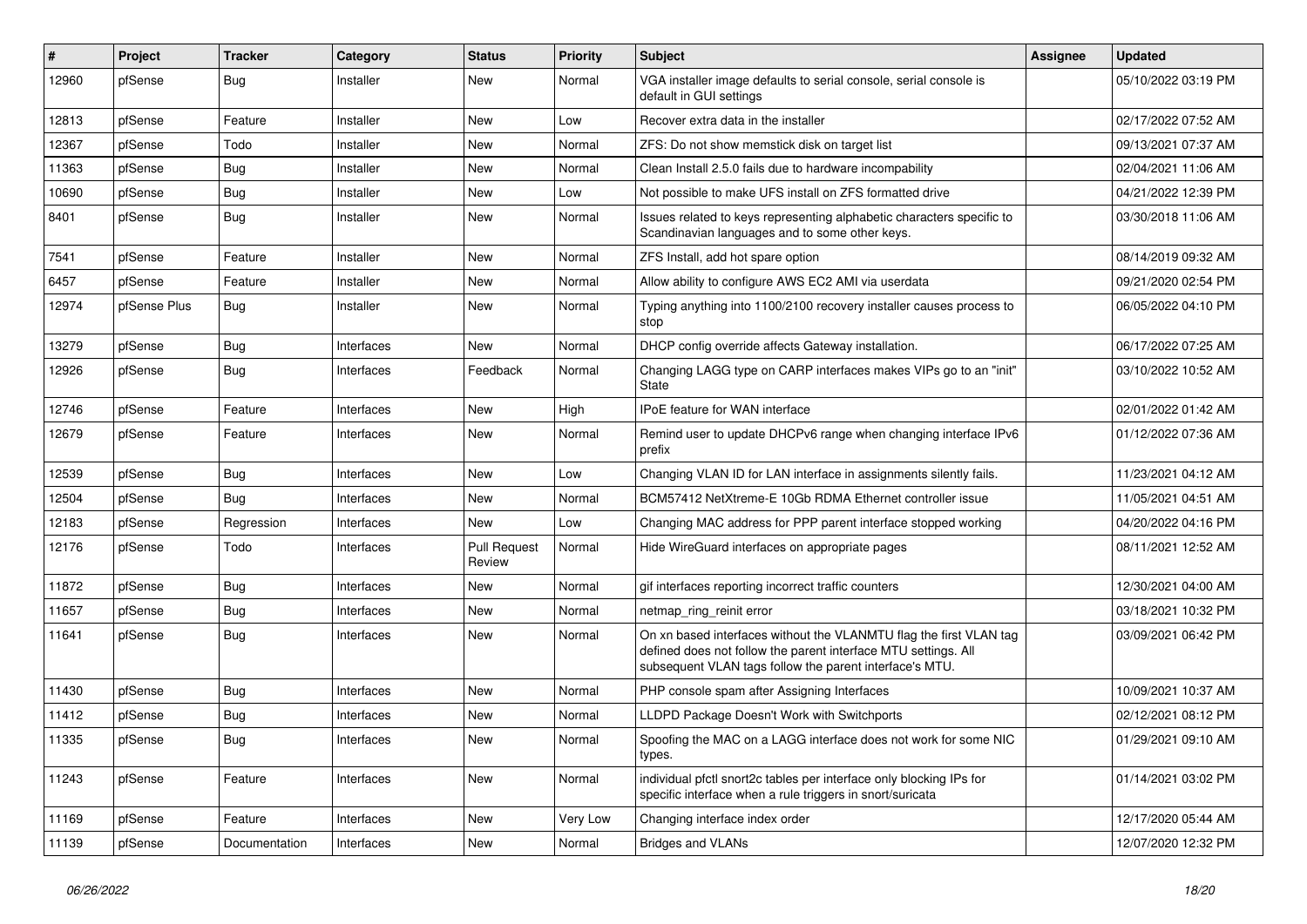| $\vert$ # | Project | <b>Tracker</b> | Category   | <b>Status</b> | <b>Priority</b> | Subject                                                                                                                                                                       | Assignee | <b>Updated</b>      |
|-----------|---------|----------------|------------|---------------|-----------------|-------------------------------------------------------------------------------------------------------------------------------------------------------------------------------|----------|---------------------|
| 11056     | pfSense | Feature        | Interfaces | New           | Normal          | Add option to disable flow-control on interfaces in GUI                                                                                                                       |          | 11/11/2020 04:41 PM |
| 10890     | pfSense | Feature        | Interfaces | New           | Normal          | Allow multiple assigned interfaces to track status of a single switch<br>port                                                                                                 |          | 09/14/2020 07:20 AM |
| 10223     | pfSense | Feature        | Interfaces | New           | Normal          | Add the ability to create additional loopback interfaces                                                                                                                      |          | 12/15/2020 04:35 PM |
| 10204     | pfSense | Feature        | Interfaces | New           | Low             | Possible clarification of Track IPv6 Interface Subnet ID                                                                                                                      |          | 01/23/2020 01:04 PM |
| 9837      | pfSense | <b>Bug</b>     | Interfaces | New           | Very Low        | ipv6 is not completely disabled on the interfaces                                                                                                                             |          | 10/24/2019 01:16 AM |
| 9690      | pfSense | <b>Bug</b>     | Interfaces | New           | Normal          | Ethernet flow control should be disabled by default                                                                                                                           |          | 08/19/2019 06:45 PM |
| 9585      | pfSense | <b>Bug</b>     | Interfaces | New           | Normal          | 6RD: Unable to reach hosts on within same 6rd-domain                                                                                                                          |          | 08/14/2019 02:39 PM |
| 9464      | pfSense | Feature        | Interfaces | New           | Normal          | Marvell 6000 -- netgate hardware (e.g.: XG-7100, XG-3100) internal<br>switch LACP support                                                                                     |          | 04/08/2019 07:58 AM |
| 9384      | pfSense | <b>Bug</b>     | Interfaces | Confirmed     | Normal          | devd putting "\$" before variable contents when using single quotes                                                                                                           |          | 04/21/2022 12:39 PM |
| 9241      | pfSense | <b>Bug</b>     | Interfaces | New           | Normal          | Ethernet link cycles up/down if "auto-negotiate" is explicitly selected<br>in interface configuration                                                                         |          | 12/31/2018 08:36 PM |
| 8882      | pfSense | <b>Bug</b>     | Interfaces | Incomplete    | Normal          | Interface assignments lost on reboot                                                                                                                                          |          | 02/17/2022 02:24 PM |
| 8770      | pfSense | <b>Bug</b>     | Interfaces | New           | Normal          | QinQ interfaces always show as active                                                                                                                                         |          | 02/01/2020 09:47 AM |
| 8526      | pfSense | <b>Bug</b>     | Interfaces | New           | Normal          | DHCP client ignores server replies when 802.1q tagging is used                                                                                                                |          | 08/14/2019 10:52 AM |
| 8520      | pfSense | Feature        | Interfaces | New           | Normal          | Option to auto-renew DHCP on interface with an offline gateway or<br>marked as down                                                                                           |          | 07/20/2021 11:00 AM |
| 8435      | pfSense | Bug            | Interfaces | New           | Normal          | DHCPv6 unusable in certain circumstances (US AT&T Fiber, etc.)                                                                                                                |          | 08/14/2019 10:52 AM |
| 8173      | pfSense | Feature        | Interfaces | New           | Normal          | dhcp6c - RAW Options                                                                                                                                                          |          | 05/29/2022 05:34 PM |
| 8158      | pfSense | <b>Bug</b>     | Interfaces | New           | High            | IPv6 Track Interface issue with more than one WAN-Gateway and a<br>number of internal interfaces at least track interface from one<br>interface does not work on regular base |          | 12/03/2017 09:00 AM |
| 8113      | pfSense | <b>Bug</b>     | Interfaces | <b>New</b>    | Normal          | MTU setting on bridge, openvpn clients ignored                                                                                                                                |          | 12/31/2021 05:55 PM |
| 8089      | pfSense | <b>Bug</b>     | Interfaces | New           | High            | VLAN page breaks after config restore to new hardware.                                                                                                                        |          | 11/21/2017 01:38 PM |
| 8050      | pfSense | <b>Bug</b>     | Interfaces | New           | High            | Enabling bridge while interfaces have link freezes console                                                                                                                    |          | 11/03/2017 04:38 PM |
| 7730      | pfSense | Bug            | Interfaces | New           | High            | 2.3.4 1 greX: loop detected when hit save on filter rules or interfaces                                                                                                       |          | 07/27/2017 08:16 AM |
| 7626      | pfSense | Feature        | Interfaces | New           | Normal          | Add IPoE support for WAN                                                                                                                                                      |          | 01/01/2022 12:31 AM |
| 7430      | pfSense | <b>Bug</b>     | Interfaces | New           | Normal          | pfsense-utils.inc - where_is_ipaddr_configured() should account for<br>loopback interface                                                                                     |          | 08/13/2019 03:48 PM |
| 7040      | pfSense | Bug            | Interfaces | New           | Normal          | Issue when disabling an interface                                                                                                                                             |          | 12/26/2016 02:56 AM |
| 6977      | pfSense | <b>Bug</b>     | Interfaces | New           | Normal          | VLAN traffic is erroneously counted as underlying iface (untagged)<br>traffic                                                                                                 |          | 08/13/2019 02:56 PM |
| 6845      | pfSense | Feature        | Interfaces | New           | Normal          | DHCP / DHCPv6 WAN client status page                                                                                                                                          |          | 08/19/2019 12:37 PM |
| 6823      | pfSense | Bug            | Interfaces | New           | Normal          | No connectivity after changing link state to UP                                                                                                                               |          | 04/21/2022 12:39 PM |
| 6796      | pfSense | Feature        | Interfaces | New           | Normal          | Allow hostnames as GRE and GIF endpoints                                                                                                                                      |          | 08/13/2019 02:35 PM |